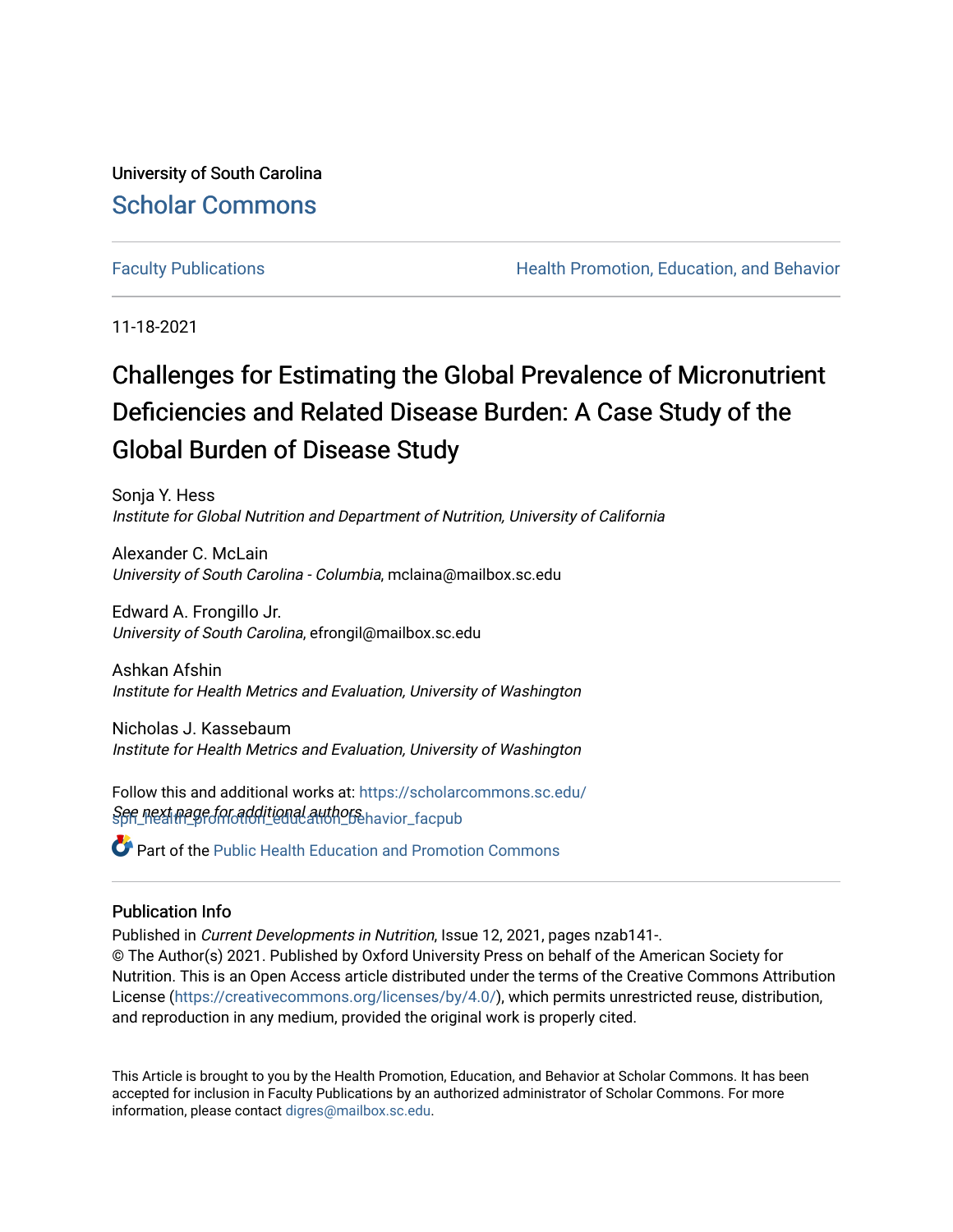# Author(s)

Sonja Y. Hess, Alexander C. McLain, Edward A. Frongillo Jr., Ashkan Afshin, Nicholas J. Kassebaum, Saskia J. Osendarp, Reed Atkin, Rahul Rawat, and Kenneth H. Brown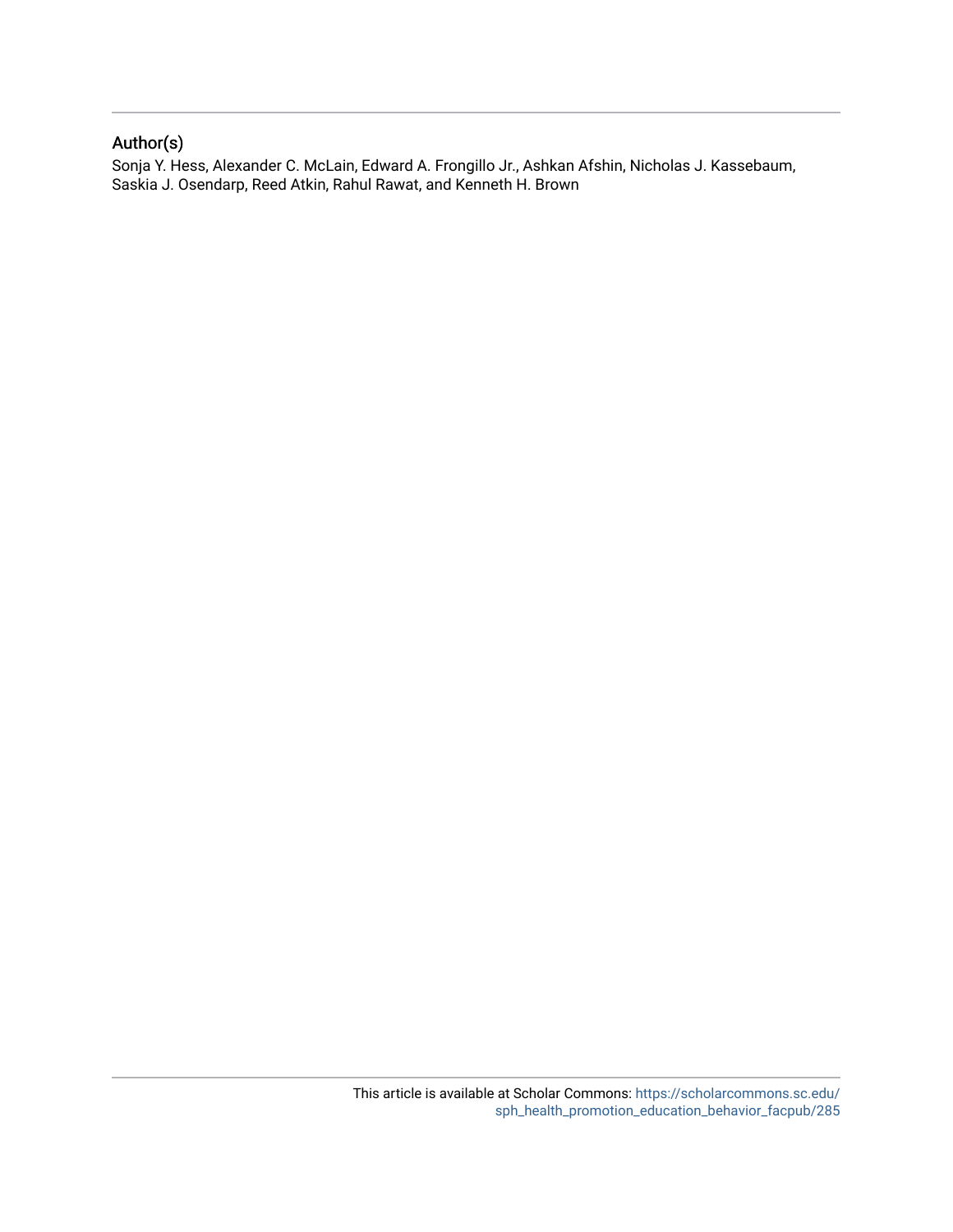<span id="page-2-4"></span><span id="page-2-1"></span>

# **Challenges for Estimating the Global Prevalence of Micronutrient Deficiencies and Related Disease Burden: A Case Study of the Global Burden of Disease Study**

Sonja Y Hess,<sup>1</sup> <sup>®</sup> Alexander C McLain,<sup>[2](#page-2-1) ®</sup> Edward A Frongillo,<sup>[3](#page-2-2) ®</sup> Ashkan Afshin,<sup>4 ®</sup> Nicholas J Kassebaum,<sup>4 ®</sup> Saskia JM Osendarp,<sup>5 ®</sup> Reed Atkin,<sup>[5](#page-2-4)</sup> Rahul Rawat,<sup>[6](#page-2-5) and</sup> Kenneth H Brown<sup>1 and</sup>

<span id="page-2-3"></span><span id="page-2-2"></span><span id="page-2-0"></span><sup>1</sup>Institute for Global Nutrition and Department of Nutrition, University of California, Davis, Davis, CA, USA; <sup>2</sup>Department of Epidemiology and Biostatistics, Arnold School of Public Health, University of South Carolina, Columbia, SC, USA; <sup>3</sup>Department of Health Promotion, Education, and Behavior, Arnold School of Public Health, University of South Carolina, Columbia, SC, USA; <sup>4</sup>Institute for Health Metrics and Evaluation, University of Washington, Seattle, WA, USA; <sup>5</sup>The Micronutrient Forum, Washington, DC, USA; and <sup>6</sup>Bill & Melinda Gates Foundation, Seattle, WA, USA

#### <span id="page-2-5"></span>**ABSTRACT**

Information on the prevalence of micronutrient deficiencies is needed to determine related disease burden; underpin evidence-based advocacy; and design, deliver, and monitor safe, effective interventions. Assessing the global prevalence of deficiency requires a valid micronutrient status biomarker with an appropriate cutoff to define deficiency and relevant data from representative surveys across multiple locations and years. The Global Burden of Disease Study includes prevalence estimates for iodine, iron, zinc, and vitamin A deficiencies, for which recommended biomarkers and appropriate deficiency cutoffs exist. Because representative survey data are lacking, only retinol concentration is used to model vitamin A deficiency, and proxy indicators are used for the other micronutrients (goiter for iodine, hemoglobin for iron, and dietary food adequacy for zinc). Because of data limitations, complex statistical modeling is required to produce current estimates, relying on assumptions and proxies that likely understate the extent of micronutrient deficiencies and the consequent global health burden. Curr Dev Nutr 2022;5:nzab141.

#### **Keywords:** global burden of disease, iodine, iron, micronutrient, prevalence, vitamin A, zinc, deficiency

-C The Author(s) 2021. Published by Oxford University Press on behalf of the American Society for Nutrition. This is an Open Access article distributed under the terms of the Creative Commons Attribution License [\(https://creativecommons.org/licenses/by/4.0/\)](https://creativecommons.org/licenses/by/4.0/), which permits unrestricted reuse, distribution, and reproduction in any medium, provided the original work is properly cited. Manuscript received September 1, 2021. Initial review completed November 5, 2021. Revision accepted November 16, 2021. Published online November 18, 2021. doi: [https://doi.org/10.1093/cdn/nzab141]( https://doi.org/10.1093/cdn/nzab141)

Supported in part by Bill & Melinda Gates Foundation grant INV-003021 to the Micronutrient Forum (to SJMO). Under the grant conditions of the Foundation, a Creative Commons Attribution 4.0 Generic License has already been assigned to the Author Accepted Manuscript version that might arise from this submission.

Author disclosures: RR works for the Bill & Melinda Gates Foundation. KHB, the spouse of SYH, works as a consultant for the Micronutrient Forum. All other authors report no conflicts of interest. The funder had no role in the present review, except for RR, an employee of the Bill & Melinda Gates Foundation, who contributed to editing the manuscript.

Supplemental Table 1 is available from the "Supplementary data" link in the online posting of the article and from the same link in the online table of contents at [https://academic.oup.com/cdn/.](https://academic.oup.com/cdn/) SYH and ACM contributed equally to this work.

Address correspondence to SYH (e-mail: [syhess@ucdavis.edu\)](mailto:syhess@ucdavis.edu).

Abbreviations used: BRINDA, Biomarkers Reflecting Inflammation and Nutritional Determinants of Anemia; DALY, disability-adjusted life-years; DHS, Demographic Health Survey; DisMod-MR, disease modeling—meta regression; FBS, food balance sheet; GBD, Global Burden of Disease; MR-BRT, meta regression—Bayesian, regularized, trimmed; PAF, population-attributable fraction;<br>SDG, Sustainable Developmental Goal; Nutrition Information System; YLD, years of life lived with disability; YLL, years of life lost.

#### **Introduction**

Micronutrient deficiencies result in a broad range of adverse health consequences, including increased infectious disease, growth restriction, physical disabilities, and impaired neurocognitive development [\(1–4\)](#page-12-0). According to the most recent Lancet Series on maternal and child undernutrition [\(5\)](#page-12-1), maternal and child undernutrition, including anemia and deficiencies of zinc, vitamin A, and other micronutrients, remain major global health concerns. Despite the serious consequences of these deficiencies for the individual and for society, there are limited data on vitamin and mineral status of human populations from nationally representative surveys, especially in low- and middle-income countries. This lack of information hinders global, regional, and national efforts to prevent micronutrient deficiencies and their consequences [\(6,](#page-12-2) [7\)](#page-12-3). Infor-

mation on the prevalence of micronutrient deficiencies is needed to assess the related disease burden; underpin evidence-based advocacy; and design, deliver, target, and monitor safe, effective, and sustainable intervention programs  $(8-10)$ . Moreover, information on the prevalence of anemia and micronutrients is needed to track progress toward the Global Nutrition Target 2 (50% reduction in the prevalence of anemia in women of reproductive age by the year 2025), Sustainable Developmental Goals (SDGs) indicator 2.2.3 (prevalence of anemia in women 15–49 y of age, by pregnancy status), and SDG 3 (good health and wellbeing) [\(11,](#page-12-5) [12\)](#page-13-0).

The collection of population-level data through regular surveys, such as the Demographic Health Surveys (DHSs) supported by the United States Agency for International Development and representative surveys led by national governments, allows tracking of multiple sets of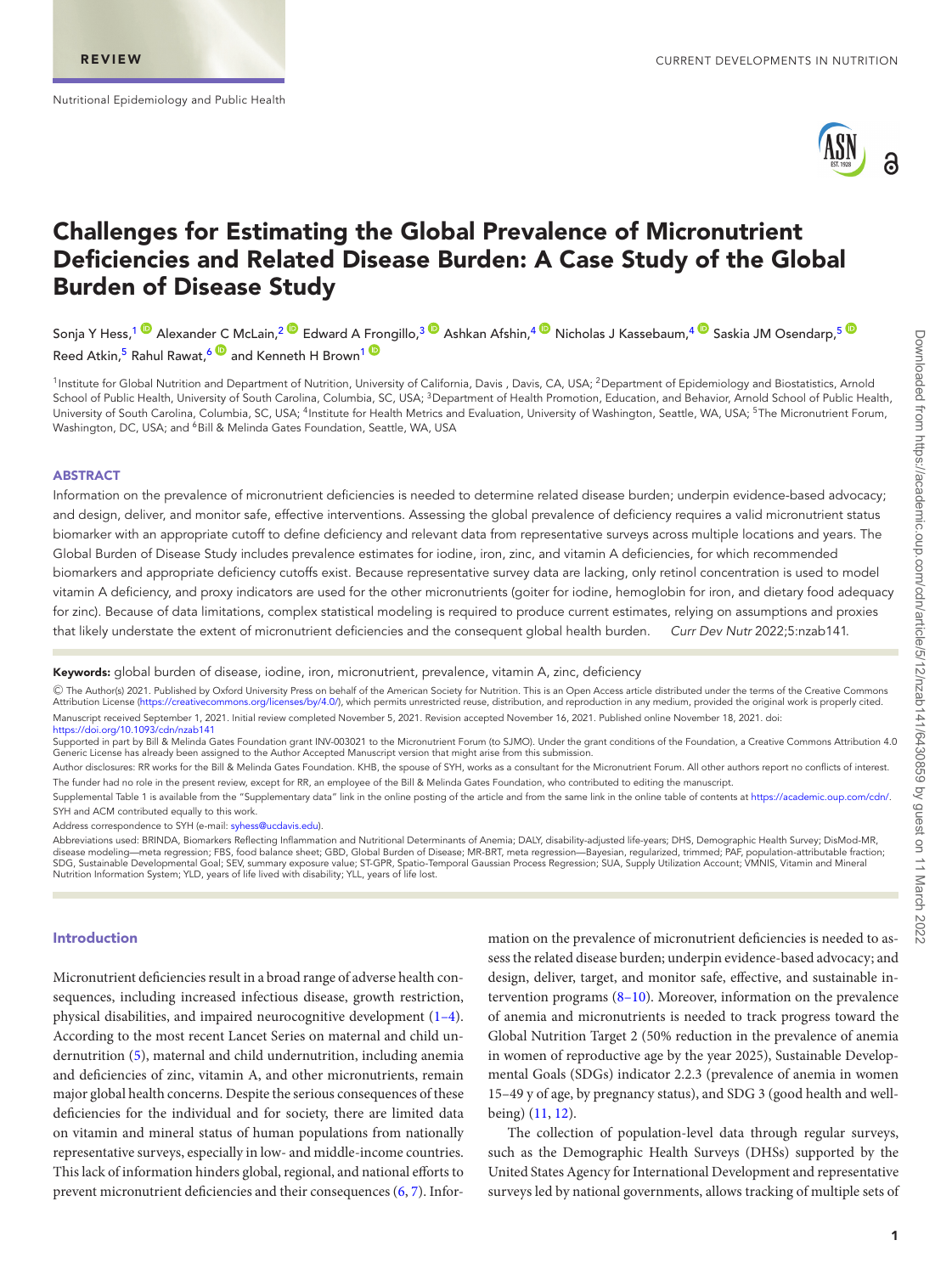indicators [\(13\)](#page-13-1). Data on anemia and micronutrient deficiencies from many nationally and subnationally representative surveys are available in the Vitamin and Mineral Nutrition Information System (VMNIS), an interactive data repository managed by the WHO [\(14\)](#page-13-2). The WHO previously developed global estimates of vitamin A deficiency and anemia using this information [\(15–18\)](#page-13-3). The Iodine Global Network aggregates and tracks iodine status through the Global Iodine Scorecard [\(19\)](#page-13-4). The global risk of zinc deficiency was estimated by Wessells and Brown [\(20\)](#page-13-5). Recent reviews have also attempted to describe the public health burden of thiamin, vitamin D, and folate deficiencies [\(21–23\)](#page-13-6). As part of the Global Burden of Disease (GBD) Study, the prevalence and related disease burden of anemia are estimated, along with deficiencies of iodine, iron, zinc, and vitamin A. These estimates are updated every 1–2 y [\(24,](#page-13-7) [25\)](#page-13-8).

The motivation for global health metrics, such as the Global Health Estimates by the WHO [\(26\)](#page-13-9) and the GBD Study [\(24\)](#page-13-7), is to provide policy makers with data on disease prevalence, trends over time, and the causes of and risk factors for death and disability. Global health metrics may shed light on public health problems that would otherwise be neglected [\(27\)](#page-13-10). Specifically, the estimated prevalence of micronutrient deficiencies is used to guide funding agencies and policy makers to prioritize the allocation of global and national resources toward micronutrient programs or other public health and social development interventions, such as water, sanitation and hygiene, early childhood education, and malaria control and prevention, among others.

Considering that global health metrics influence investment priorities and may ultimately affect the health and well-being of the most vulnerable population groups, it is important to understand the underlying data and methods used to generate these statistics. Estimating the global disease burden due to any risk factor requires the integration of multiple types and sources of data and the use of statistical modeling to harmonize the data and impute data gaps for estimating prevalence. Combining these with other sources of information (e.g., the health impact of micronutrient deficiency) to generate measures of disease burden and accompanying summary measures further requires numerous interconnected assumptions. The objective of the present article is to review the data required and modeling methods and assumptions used to generate estimates of the prevalence and related disease burden of micronutrient deficiencies. The challenges that must be overcome are described, using the GBD Study as a case study. The underlying data and methods used for each of the 4 micronutrients in GBD are not the same. Thus, in the following sections, we summarize details about the data sources and methods used for each of the micronutrient deficiencies currently included in GBD. Dissemination of the methods is critical so that any limitations of the analyses can be understood and evaluated by experts in the field.

# **Steps Required to Estimate the Prevalence of Micronutrient Deficiencies and Associated Disease Burden**

A biomarker of micronutrient status is a measure or indicator of exposure, status, and function [\(28\)](#page-13-11); more specifically, in the present review, a biomarker is defined as a measure or indicator present in body fluids or tissue. Sparse information on deficiency prevalence can be bolstered by data on related measures or indicators, although use of these indi-

rect indicators of micronutrient status requires assumptions that may undermine the accuracy and precision of the estimate. For example, dietary intake data have been used to determine the prevalence of dietary inadequacy, which is then used as a surrogate for the prevalence of deficiency. In other cases, nutrient availability data, based on national food balance sheets (FBSs) or Supply Utilization Accounts (SUAs) prepared by the FAO, have been used to estimate the risk of dietary inadequacies. Dietary inadequacy, however, cannot be considered equivalent to micronutrient deficiency for several reasons. For example, some micronutrients may be consumed seasonally and stored in the body, so intermittent inadequacy of intake may not result in deficiency. Also, micronutrients may be consumed from unmeasured sources, such as supplements, ambient water, and soil contamination of foods, or produced by gut flora or fermentation of food. Estimating the dietary intake based on a single 24-h recall also has several weaknesses due to common measurement errors and within-person (day-to-day) variation in nutrient intake [\(29,](#page-13-12) [30\)](#page-13-13). The use of food availability as a proxy is even more controversial, because FBS and SUA data reflect neither true dietary intakes nor the distribution of intakes across the population [\(31\)](#page-13-14), so they would not be expected to correlate closely with deficiency prevalence based on biochemical data obtained from selected population subgroups [\(32\)](#page-13-15). Thus, dietary data have fundamental weaknesses because they only indicate a possible risk of micronutrient deficiency, but do not provide direct information on micronutrient status [\(6\)](#page-12-2).

Several steps are required to develop estimates of the disease burden imposed by micronutrient deficiencies (**[Figure 1](#page-4-0)**). First, information is needed on the prevalence of the deficiency, which in turn requires that *1*) a valid biomarker of the status of the micronutrient of interest has been identified; *2*) appropriate cutoffs have been agreed upon to define deficiency, based on either the threshold of the biomarker at which health impairments begin to occur, or a statistically defined cutoff; and *3*) data on the prevalence of deficiency are available across multiple locations and years from representative samples of the populations or population subgroups of interest. In addition, there is a need for adequate scientific evidence from diverse populations to link the micronutrient deficiency with adverse health outcomes and quantify the magnitude and strength of those relations. Lastly, to ensure full transparency, adequate documentation of assumptions and methods is needed for any modeling exercise producing global health estimates.

For each of the 4 micronutrients included in the GBD Study,  $\geq$ 1 reliable biomarker has been recommended by expert groups (**[Table 1](#page-4-1)**). Specifically, urinary iodine concentration is recommended as a marker of population iodine exposure [\(33–35\)](#page-13-16), and more recently plasma or serum thyroglobulin has been proposed as an indicator of iodine status [\(35\)](#page-13-17). If the prevalence of goiter is used as an indicator of iodine deficiency, the WHO recommends combining grade 1 goiter (i.e., goiter is palpable, but not visible) with grade 2 goiter (i.e., visible goiter) to calculate the total goiter prevalence [\(36\)](#page-13-18). Plasma ferritin and soluble transferrin receptor concentrations are recommended for assessing iron status [\(37–40\)](#page-13-19), plasma zinc concentration for zinc status [\(41–43\)](#page-13-20), and plasma retinol or retinol-binding protein concentration for vitamin A status [\(44,](#page-13-21) [45\)](#page-13-22). For each of these micronutrients, there is consensus on the cutoff to define deficiency [\(34,](#page-13-23) [38,](#page-13-24) [39,](#page-13-25) [45,](#page-13-22) [46\)](#page-13-26), and concentrations of ferritin, soluble transferrin receptor, zinc, retinol, and retinol-binding protein may require adjustment for inflammation  $(47-50).$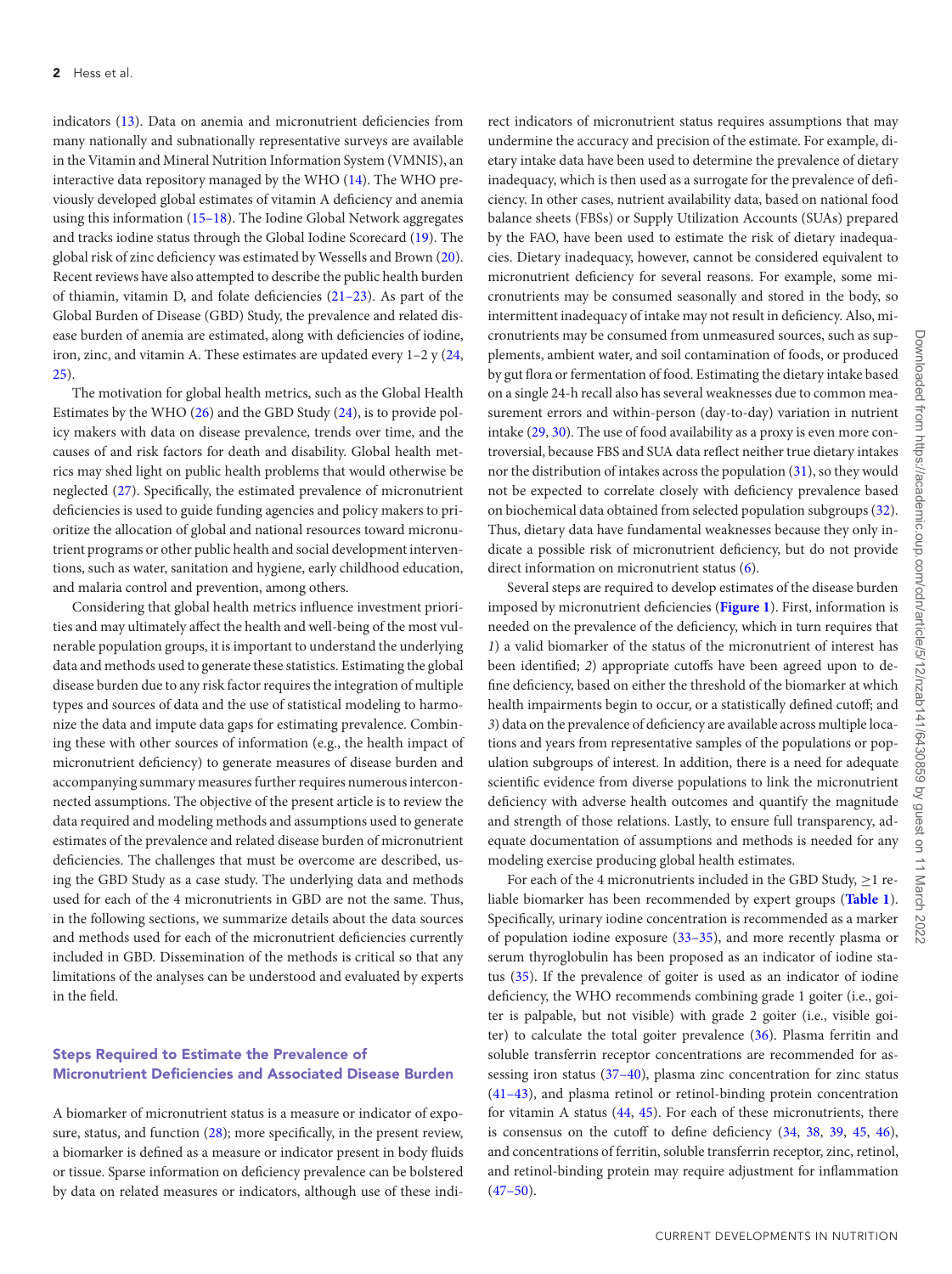<span id="page-4-0"></span>

**FIGURE 1** Steps in determining the global disease burden attributable to selected micronutrient deficiencies.

Micronutrient status data available from different sources indicate variable coverage depending on the particular micronutrient. The WHO VMNIS is a curated, publicly accessible data repository on the hemoglobin and micronutrient status of representative population groups [\(14\)](#page-13-2), although some national survey data are either not publicly available or not yet included in this database. Hemoglobin is the biomarker most frequently available in the VMNIS, with other micronutrient biomarkers reported less often (**[Table 2](#page-5-0)**). For example, plasma zinc concentration was assessed among young children only in 35 surveys from 27 countries, and in 9 surveys among women of reproductive age. Similarly, there is limited information on micronutrient intakes from nationally or regionally representative dietary surveys. The Global Dietary Database 2017 identified a total of 1220 dietary surveys, but only 113 surveys assessed dietary iron intake, 78 surveys assessed dietary zinc, and <20 surveys each assessed vitamin A (including vitamin A supplement intake) and iodine intake [\(51\)](#page-14-0). Thus, there is a scarcity of information on population micronutrient status based on reliable biomarkers and dietary intake [\(7\)](#page-12-3), and there currently is inadequate information to estimate the global prevalence of iron and zinc deficiencies reliably for the years of interest from 1990 to the present, which are modeled in the GBD Study.

After extracting all available and relevant data, the next step is standardization of data around a reference definition, then combining this information with demographic data and predictive covariates to statistically model the relations and extrapolate the prevalence to other locations (i.e., other countries), population subgroups, and time points

<span id="page-4-1"></span>**TABLE 1** Biomarkers recommended by expert groups to determine micronutrient deficiency at the population level<sup>1</sup>

| Micronutrient | Recommended biomarker                     | Expert group        | <b>References</b> |
|---------------|-------------------------------------------|---------------------|-------------------|
| lodine        | Urinary iodine                            | BOND, IGN, WHO      | (34, 35)          |
|               | s/p thyroglobulin                         | <b>BOND</b>         | (35)              |
| Iron          | s/p ferritin                              | BOND, WHO           | (37, 38, 40)      |
|               | s/p soluble transferrin receptor          | BOND, WHO           | (39, 40)          |
| <b>Zinc</b>   | $s/p$ zinc                                | <b>BOND, IZINCG</b> | $(41 - 43)$       |
| Vitamin A     | s/p retinol                               | BOND, WHO           | (44, 45)          |
|               | s/p retinol-binding protein concentration | <b>BOND</b>         | (44)              |

1BOND, Biomarkers of Nutrition for Development; IGN, Iodine Global Network; IZiNCG, International Zinc Nutrition Consultative Group; s/p, serum or plasma.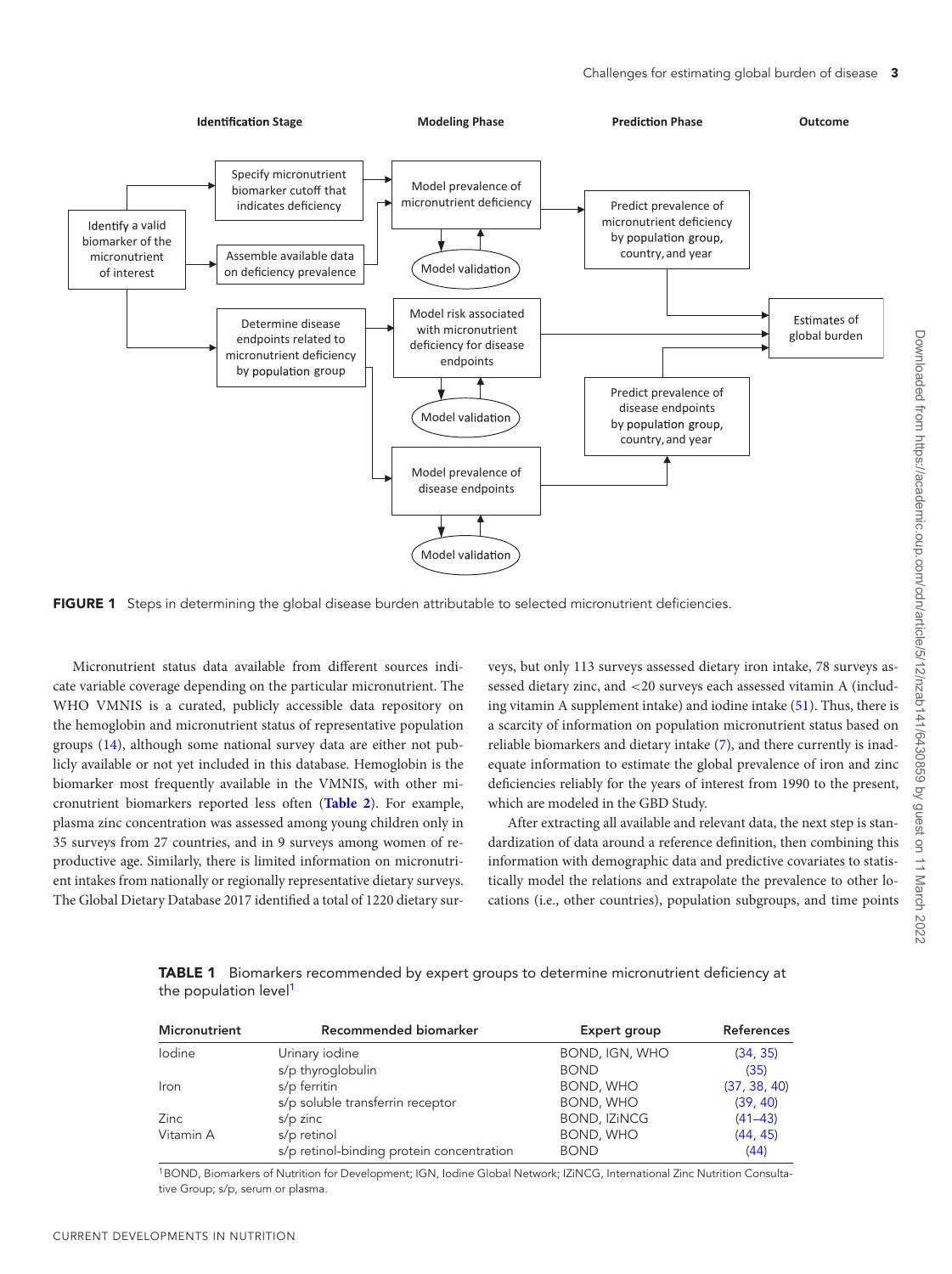|                              | Preschool children |              | School children |              | Women of reproductive age |              |
|------------------------------|--------------------|--------------|-----------------|--------------|---------------------------|--------------|
|                              | Surveys, n         | Countries, n | Surveys, n      | Countries, n | Surveys, n                | Countries, n |
| Hemoglobin                   | 400                | 127          | 114             | 59           | 251                       | 98           |
| Urinary iodine concentration | 13                 |              | 197             | 110          | 34                        |              |
| Plasma ferritin              | 90                 | 63           | 38              | 26           | 33                        | 28           |
| Transferrin receptor         |                    | 19           |                 |              |                           |              |
| Plasma zinc                  | 35                 |              | 19              | 14           |                           |              |
| Plasma retinol               | 112                | 75           | 33              | 25           | 22                        | 20           |
| Retinol-binding protein      | 28                 |              |                 |              |                           |              |

<span id="page-5-0"></span>**TABLE 2** Overview of representative surveys at the national and regional levels that determined hemoglobin and micronutrient status indicators included in the VMNIS of the WHO<sup>1</sup>

<sup>1</sup>For the VMNIS, see [\(14\)](#page-13-2). Number of surveys implemented between 1990 and 2020 included in VMNIS as of 5 May, 2021, VMNIS, Vitamin Mineral Nutrition Information System.

for which data are not available. This step is commonly done with spatiotemporal modeling techniques, which use the available prevalence data and information on correlates to the particular micronutrient deficiency (e.g., macroeconomic indicators), along with the spatial and temporal relations among the data. These methods develop statistical relations between the available prevalence data and the predictors (e.g., correlates, space and time) which are then used to predict the unknown prevalence values. The rise in popularity of machine learning and complex modeling techniques in recent years [\(52\)](#page-14-1) has led to the point where, for some, "black box" algorithms make it difficult to determine the impact of predictors and their consistency across countries and population subgroups. This has led to a push for explainable machine learning algorithms and emphasizes the underlying importance of clear documentation of the models [\(53\)](#page-14-2).

The final step is to identify disease endpoints caused by the micronutrient deficiency and quantify the increased risk associated with having a particular micronutrient status. This is typically done using the hierarchy of scientific evidence [\(54\)](#page-14-3), where published studies from intervention trials and cohort studies are the preferred sources of risk measurement. Cross-sectional case-control and observational studies can also be considered in certain circumstances, where risk of recall or measurement bias is low. All study findings need to be appropriately metaanalyzed—including controlling for confounding and quantification of residual heterogeneity—to determine the overall RR. These data can potentially be supplemented with additional information to quantify differential risk between subgroups.

Additional important modeling considerations are both estimation of robust uncertainty intervals and validation of these uncertainty intervals. For models with multiple stages, estimates of uncertainty need to propagate error from one stage to the next, which can be completed using bootstrapping techniques for frequentist approaches [\(55\)](#page-14-4) or via Bayesian analyses with appropriately chosen prior distributions [\(56\)](#page-14-5). Validation of uncertainty intervals and predictive estimates can be completed with out-of-sample predictive validity tests or (preferably) newly obtained empirical data.

#### **General Overview of the GBD Study**

The GBD Study, which is led by the Institute for Health Metrics and Evaluation (IHME) at the University of Washington, is an international

collaboration of >7500 researchers in 136 countries, herein referred to as the GBD Collaboration, who work to generate modeled estimates of comparative health loss from >300 diseases and injuries and 87 risk factors in 204 countries and territories, disaggregated by age and sex, from 1990 to the present, allowing comparisons over time, across age groups, and among populations [\(25\)](#page-13-8). Thus, the effects of micronutrient deficiencies are just one of multiple analyses that are completed. The GBD Study catalogues all input data for each model in the Global Health Data Exchange, using data from the VMNIS whenever possible and supplementing with additional representative surveys, national reports, published studies, and other sources identified by GBD collaborators.

To estimate the disease burden of anemia and micronutrient deficiencies, the GBD Study uses 2 main methods: *1*) causal attribution methods, where specific micronutrient deficiencies are considered as an underlying cause of a particular disease burden (e.g., blindness *due to* vitamin A deficiency) [\(57\)](#page-14-6); and *2*) the risk factor method, where the micronutrient deficiency is a risk factor for other diseases (e.g., diarrhea *attributable to* vitamin A deficiency as a risk factor) [\(58\)](#page-14-7). The modeling strategy for these 2 distinct scenarios uses parallel processes that are internally consistent for each micronutrient, but the results are presented separately by GBD. For those micronutrients considered in the GBD Study as both causes of disease and risk factors for disease (namely, vitamin A deficiency and iron deficiency), the burden attributable to the risk factor, by definition, includes the burden due to the causal attribution. Thus, results of the 2 methods are not, and should not be, summed.

With both methods, the GBD Collaboration first estimates the frequency and burden of the condition within the population. A variety of data sources are consulted to estimate the epidemiology of each disease or injury. These data sources are, for example, inpatient and outpatient hospital records and health insurance claims, household surveys, micronutrient status surveys, published scientific studies, government reports, and results from cause-of-death models to inform estimates [\(59\)](#page-14-8). Data are extracted, processed, standardized, and modeled to produce internally consistent estimates of prevalence and incidence. Separate sources of data on distribution of symptoms are then used to distribute prevalence cases into different sequelae classes, which serve as the units of calculation of years of life lived with disability (YLDs). For the causal attribution method, cause-specific deaths are considered along with global standard life expectancy to calculate years of life lost (YLLs) and prevalent cases are divided into different categories of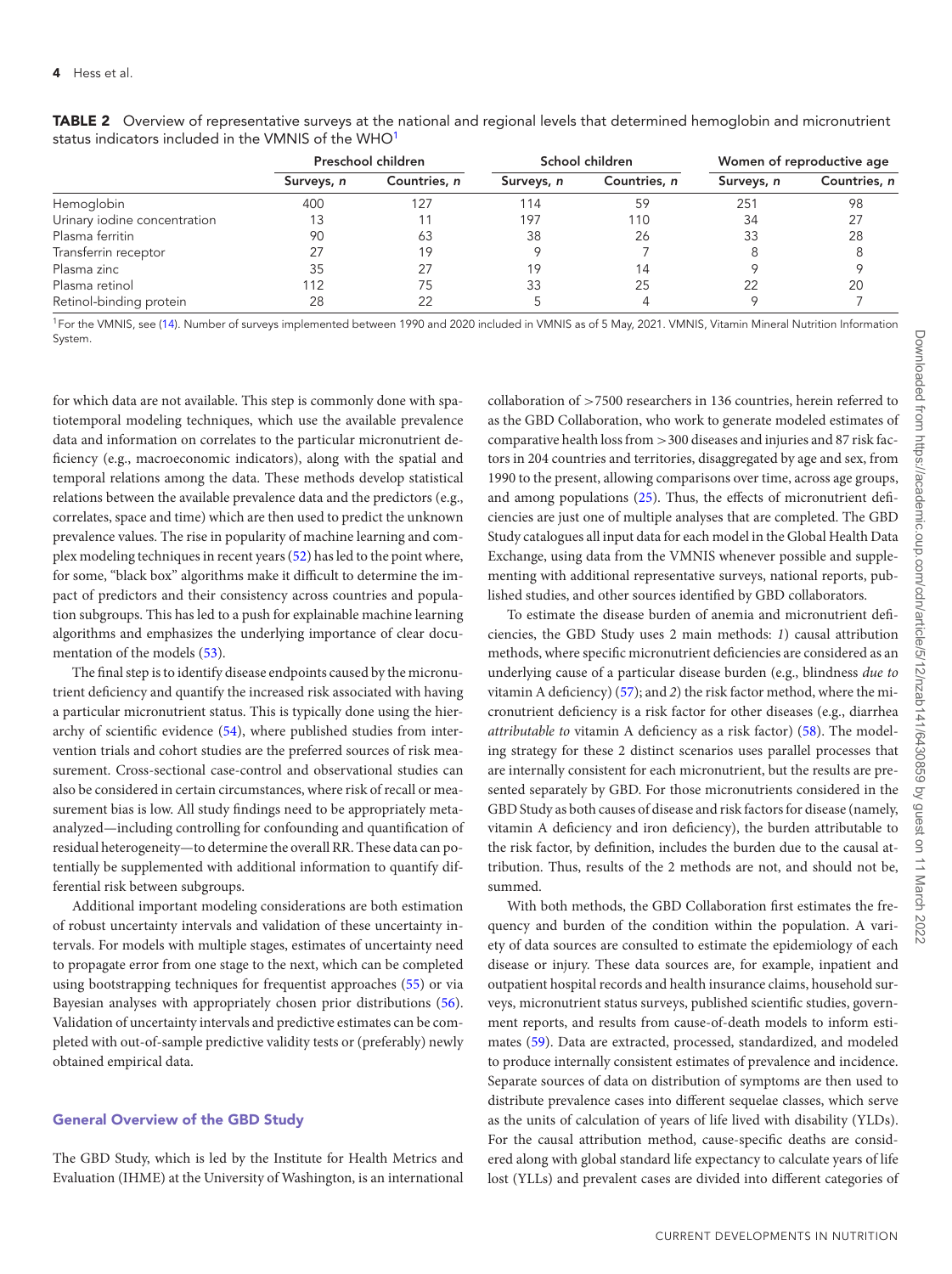severity, called sequelae, where the prevalence of each sequela is multiplied against a corresponding disability weight to calculate YLDs, accounting for comorbidity of diseases. The disability weight scales were determined from separate disability weight surveys [\(60,](#page-14-9) [61\)](#page-14-10) and range from 0 (implying no loss of health) to 1 (implying health loss equivalent to death). The disability weights were found not to vary significantly by sex, location, or education status, so they are applied uniformly across geography, age, and time. Summing YLLs and YLDs results in estimates of disability-adjusted life years (DALYs). Micronutrients that are analyzed as GBD causes of specific diseases include iodine deficiency (for which disease sequelae include visible goiter and cretinism), dietary iron deficiency (sequelae include only anemia), and vitamin A deficiency (sequelae include asymptomatic vitamin A deficiency and vision impairment) [\(57\)](#page-14-6).

For the GBD risk factor method, estimates of exposure are either expressed in terms of prevalence (same as GBD causes; e.g., anemic yes/no) or based on biomarker concentration (e.g., low hemoglobin concentration for iron deficiency risk exposure). The exposures are combined with meta-analyzed outcome-specific RRs to calculate population-attributable fractions (PAFs) and then to estimate the attributable deaths, YLDs, and DALYs due to specific risk factors for particular diseases. Micronutrient deficiencies that are analyzed as GBD risk factors include iron, zinc, and vitamin A deficiency [\(58\)](#page-14-7).

Connecting and measuring the association of risk factors with disease outcomes is a key part of estimating global disease burden. In the GBD 2019 Study, the GBD Collaboration commonly performed meta-analyses using a procedure referred to as meta regression— Bayesian, regularized, trimmed (MR-BRT). MR-BRT is a Bayesian meta-regression model that allows for the inclusion of covariates to explain between-study bias and variability, and adds prior probability distributions, which can include any previous information on these parameters, to deal with data sparsity [\(62\)](#page-14-11). The main features that set MR-BRT apart from other meta-analysis methods are *1*) relaxation of the log-linear assumption inherent in all meta-regressions by incorporation of flexible splines and *2*) implementation of likelihood-based designation of outlier data which allows for trimming of data from the model and prevents outlier studies from biasing the final result. The user specifies an outlier percentage; once this parameter is set the model and which data points are ignored (if any) are estimated simultaneously. The final trimming value is based on quantitative measures like model fit criteria or cross-validation, or more qualitative measures like identifying the lowest trim percentage that produces stable mean results. A methods article by Zheng et al. [\(62\)](#page-14-11) describing MR-BRT includes an example of a meta-analysis of vitamin A supplementation on diarrheal disease using MR-BRT. The trimming results in 2 of the 12 studies being ignored, which changes the effect size from −0.15 without trimming to −0.05 with trimming. For GBD 2019, MR-BRT was applied with 10% trimming of the data. Exposure for each risk factor is then summarized and presented as a summary exposure value (SEV) to permit comparison across risk factors. SEV calculation combines measurement of exposure, size of impact (i.e., maximum RR), and attributable burden into a single number, but does not always easily translate into corresponding measures of biomarker-based micronutrient deficiency.

**[Table 3](#page-6-0)** summarizes the micronutrient deficiency and related health burden results estimated in the GBD 2019 Study. In the following

CURRENT DEVELOPMENTS IN NUTRITION

|                                      | lodine deficiency <sup>2</sup> | deficiency <sup>3</sup> | Iron deficiency <sup>4</sup> | Zinc deficiency <sup>2</sup> | Vitamin A deficiency <sup>o</sup> |
|--------------------------------------|--------------------------------|-------------------------|------------------------------|------------------------------|-----------------------------------|
| revalence of deficiency              |                                |                         |                              |                              |                                   |
| Ages $1-4$ y                         | 0.0011 (0.0007, 0.0016)        | 0.29(0.27, 0.30)        | I                            | 0.09(0.03, 0.18)             | 0.16(0.14, 0.17)                  |
| All ages                             | 0.024 (0.019, 0.029)           | 0.14(0.14, 0.15)        |                              | n/a                          | 0.063 (0.061, 0.066)              |
| Deaths (thousands) due to deficiency |                                |                         | 42 (15, 70)                  | 2.8(0.7, 6.5)                | 24 (3, 50)                        |
| 'LDs (thousands) due to deficiency   | 2439 (1373, 4239)              | 28,535 (19,128, 41,139) | 28,798 (19,425, 41,492)      | 17(5, 39)                    | 1222(833, 1711)                   |
| DALYs (thousands) due to deficiency  | 2439 (1373, 4239)              | 28,535 (19,128, 41,139) | 31,263 (21,272, 43,987)      | 259 (67, 597)                | 3297 (1347, 5594)                 |
| SEV due to deficiency                |                                |                         | 19.57 (18.11, 21.12)         | 8.78 (2.89, 17.60)           | 5.01 (13.55, 16.86)               |
| Total DALYs due to deficiency, %     | 0.16%<br>0.10% (0.06%, 0.10%)  | 1.12% (0.80%, 1.51%)    | 1.20% (0.91%, 1.60%)         | 0.01% (0.003%, 0.02%)        | 0.13% (0.06%, 0.22%)              |
|                                      |                                |                         |                              |                              |                                   |

**TABLE 3** The estimated prevalence (95% CI) of iodine, dietary iron, iron, zinc, and vitamin A deficiency and the associated global burden as estimated in the GBD

TABLE 3 The estimated prevalence (95% CI) of iodine, dietary iron, iron, zinc, and vitamin A deficiency and the associated global burden as estimated in the GBD

**Dietary iron**

Dietary iron

<span id="page-6-0"></span>Study for the year 2019<sup>1</sup>

Study for the year 2019<sup>1</sup>

For the GBD Study 2019 see (57, 58). DALY, disability-adjusted life-year; GBD, Global Burden of Disease; n/a, not available; SEV, summary exposure value; YLD, year lived with disability. l For the GBD Study 2019 see [\(57,](#page-14-6) [58\)](#page-14-7). DALY, disability-adjusted life-year; GBD, Global Burden of Disease; n/a, not available; SEV, summary exposure value; YLD, year lived with disability<br><sup>2</sup> Iodine deficiency modeled base <sup>2</sup>lodine deficiency modeled based on visible goiter.

Risk exposure for dietary iron deficiency modeled based on hemoglobin concentration below the anemia cutoff after accounting for other known anemia causes, and after accounting for known causes of iron 3Risk exposure for dietary iron deficiency modeled based on hemoglobin concentration below the anemia cutoff after accounting for other known anemia causes, and after accounting for known causes of iron deficiency (such as hookworm, schistosomiasis, upper gastrointestinal bleeding, and gynecologic conditions). deficiency (such as hookworm, schistosomiasis, upper gastrointestinal bleeding, and gynecologic conditions).

Risk exposure for iron deficiency modeled based on hemoglobin concentration below the anemia cutoff after accounting for other known anemia causes. 4Risk exposure for iron deficiency modeled based on hemoglobin concentration below the anemia cutoff after accounting for other known anemia causes.

Žinc deficiency modeled based on dietary zinc inadequacy estimated from dietary surveys and FAO Supply Utilization Accounts. The GBD estimates for zinc deficiency are modeled for children aged 1–4 y only "Zinc deficiency modeled based on dietary zinc inadequacy estimated from dietary surveys and FAO Supply Utilization Accounts. The GBD estimates for zinc deficiency are modeled for children aged 1–4 y only<br>Witamin A deficie Vitamin A deficiency defined as serum retinol concentration  $<$  70  $\mu$ mol/L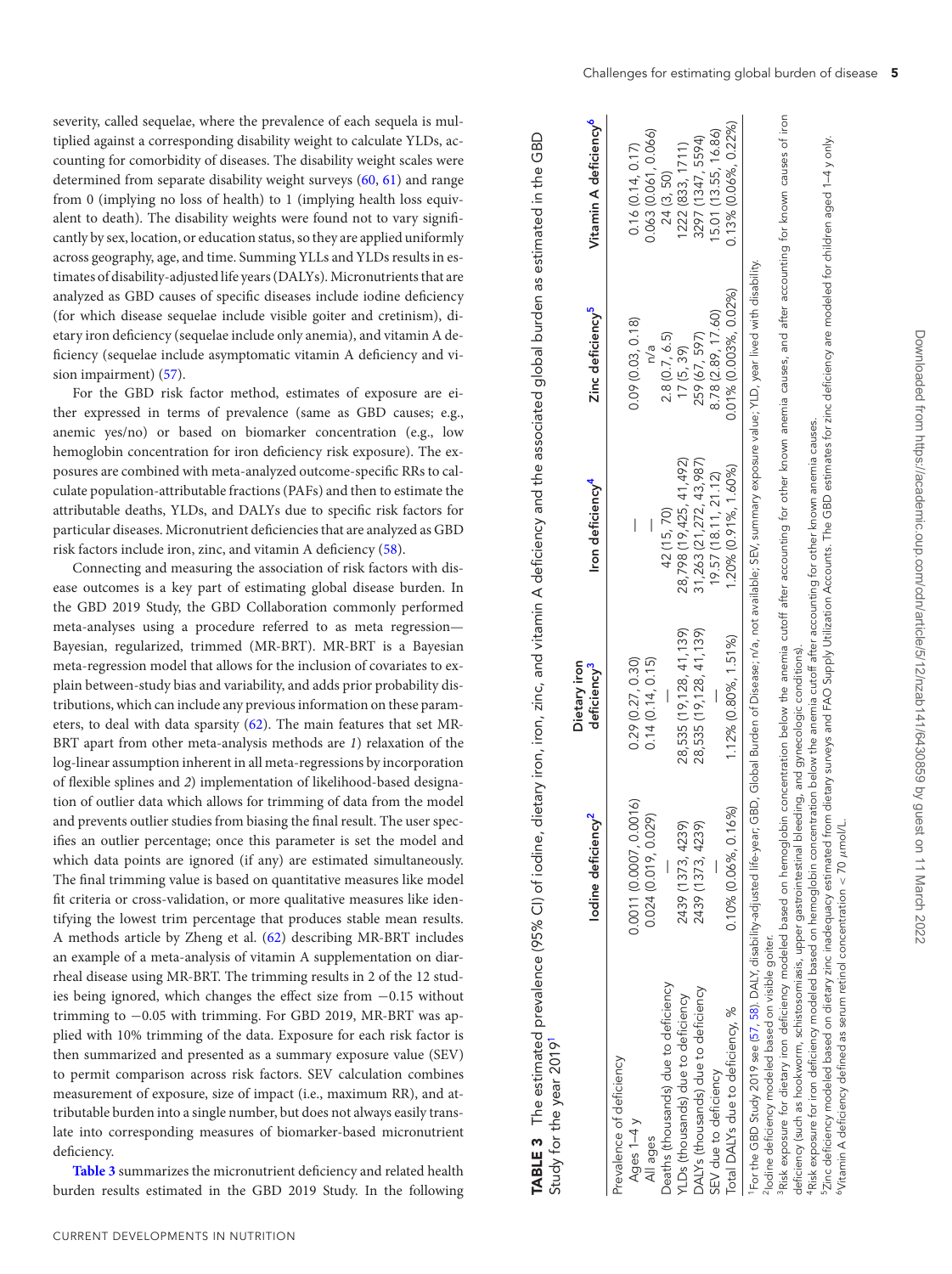sections, we provide a more detailed overview of the GBD methods, and critiques from a nutritionist perspective, on estimating the disease burden imposed by deficiencies of iodine, iron, vitamin A, and zinc.

# **Estimate of Disease Burden Due to Iodine Deficiency in the GBD 2019 Study, Using the Causal Attribution Method**

#### **Estimate of prevalence of iodine deficiency**

As noted, the estimate of the disease burden due to iodine deficiency only uses the causal attribution method, based on the understanding that iodine deficiency is a unique cause of goiter and cretinism. For the GBD 2019 Study, the estimates for the prevalence of visible goiter and cretinism were based on studies archived in the WHO VMNIS  $(14)$ .

#### **Estimate of disease burden due to iodine deficiency**

The modeling strategy for visible goiter due to iodine deficiency in GBD 2019 is a 2-step process [\(57\)](#page-14-6). The initial model captures the age trend in the prevalence data, which is used to split the data into narrower age ranges. The prevalence of visible goiter is then modeled using the data disaggregated by age group using disease modeling—meta regression (DisMod-MR) 2.1, a hierarchical Bayesian spatial meta-analysis method that borrows strength across location and time to inform estimates where data are sparse or absent. Several new assumptions were introduced into this model in 2019 to allow for the possibilities that *1*) visible goiter incidence does not increase with age, *2*) a small amount of remission is possible, and *3*) the prevalence is 0 at birth. These assumptions were based on scientific evidence suggesting that the highest prevalence of visible goiter occurs among middle-age individuals and were prompted by observations that the previous, stricter parameters were limiting the predictive power of the model. The proportion of households using iodized salt and estimated sodium intake were included in the model as country-level covariates. No out-of-sample predictive validity testing was performed on DisMod-MR 2.1 models of goiter.

The prevalence of intellectual disability due to iodine deficiency is estimated by regressing the prevalence of cretinism (on the logit scale) on the prevalence of goiter (also logit transformed), based on studies reporting both conditions in the same population [\(57\)](#page-14-6). This fitted model is then used to predict cretinism for all country locations using the goiter estimates from the DisMod-MR 2.1 model. Locations where the total goiter prevalence is<20% or household coverage of iodized salt is>90% were assumed to have 0 intellectual disability due to iodine deficiency. Data on intellectual disability due to iodine deficiency among children 5 y of age were used as incidence input in a second DisMod-MR 2.1 model to generate estimates for location-, year-, age-, and sex-specific population groups [\(57\)](#page-14-6). Alongside incidence estimates, data from several published studies on the RR of mortality for people with intellectual disability are included in the model to capture the long-term mortality risk attributable to intellectual disability [\(63\)](#page-14-12) and are used to estimate the relation between mortality risk and age. As a last step, the disabilities due to goiter and intellectual impairment are assigned based on disability weights that are constant regardless of age, gender, or location.

#### **Critique of methods used for iodine-related estimates**

Whereas visible goiter and cretinism are the most severe manifestations of iodine deficiency, palpable nonvisible goiter is presently ignored in the GBD Study, and studies with goiter prevalence are outdated [\(64\)](#page-14-13). Moreover, there is some evidence that mild to moderate iodine deficiency may impair children's cognitive development [\(65\)](#page-14-14), even without visible goiter. This is not considered in the disease burden estimates, however, because there is insufficient scientific evidence from randomized controlled trials [\(66\)](#page-14-15). Thus, the full health impact of iodine deficiency is likely underestimated in the GBD Study, and an important way forward will be to develop methods to estimate prevalence of iodine deficiency based on urinary iodide and to fully evaluate the evidence for iodine deficiency as a risk factor for other conditions.

# **Estimates of Disease Burden Due to Iron Deficiency in the GBD 2019 Study**

Both the causal attribution and risk factor modeling strategies are used in the GBD Study to reflect 2 different conceptual definitions of iron deficiency [\(57,](#page-14-6) [58\)](#page-14-7). The causal attribution model is used to estimate the burden of "dietary iron deficiency," which isolates the anemia-specific disease burden due just to inadequate dietary iron intake and not to the multiple other diseases, such as infections and blood loss, that can manifest as absolute or functional iron deficiency. In parallel, the risk factor model quantifies the aggregate exposure to iron deficiency, regardless of the underlying cause. Thus, iron deficiency as a risk factor is based on all subtypes of anemia for which iron deficiency (i.e., low intake, poor absorption, or excess loss) is theoretically a contributing factor and which thus have the potential to respond to iron supplementation [\(58\)](#page-14-7). For both modeling methods, exposure to iron deficiency is determined based on the distribution of hemoglobin concentration, as will be explained. Although the 2 modeling methods are presented separately in GBD 2019, they are modeled together using an internally consistent framework. The burden attributable to the GBD 2019 risk factor method of iron deficiency also includes the burden identified with the causal attribution method.

## **Estimate of disease burden due to dietary iron deficiency in the GBD 2019 Study, using the causal attribution method** *Estimate of prevalence of dietary iron deficiency anemia.*

Dietary iron deficiency is determined from the GBD estimation of overall anemia, and therefore represents only iron deficiency associated with anemia and does not include iron deficiency without anemia. The anemia model has 2 main steps: *1*) estimation of overall anemia prevalence, and *2*) assignment of anemia to underlying causes (causal attribution). The GBD Collaboration estimated the anemia prevalence using 2 Spatio-Temporal Gaussian Process Regression (ST-GPR) models: 1 for mean hemoglobin concentration and 1 for SD of hemoglobin to estimate the center and spread of hemoglobin distribution. ST-GPR is a general modeling tool developed by the GBD Collaboration to generate estimates of population-level quantities smoothed over geography and time. It uses 3 steps starting with mixed-effects regression, followed by spatiotemporal weighting, and smoothing of residuals. New to GBD 2019 is the addition of ensemble model selection to the first stage of ST-GPR models, where a suite of candidate covariates were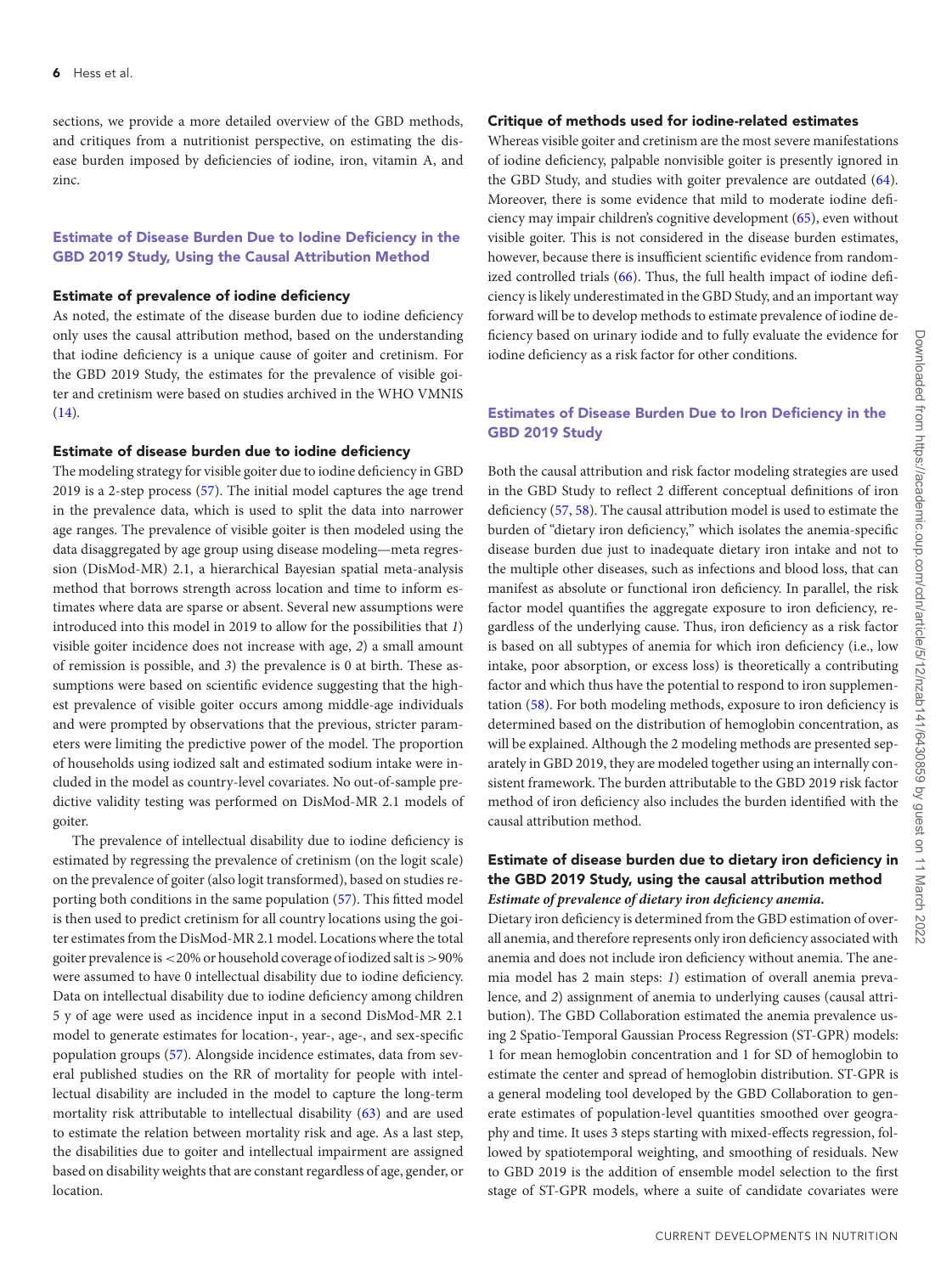utilized in a train-test-test approach and ranked based on out-of-sample predictive validity [\(57\)](#page-14-6). An ensemble of distribution families was then fit to individual-level data on hemoglobin concentration, again using a train-test approach where different combinations of distribution families were selected based on structured out-of-sample predictive validity testing using a combination of data from high-income and low- and middle-income countries. These distributions were combined with ST-GPR estimates of mean and SD of hemoglobin concentrations to estimate a full distribution of hemoglobin concentration for each location, year, age group, and sex. Prevalence estimates were derived using the WHO cutoff definitions for anemia  $(67)$ , except for the <1-mo-old infants, for which there are no international recommendations available [\(68\)](#page-14-17). The anemia prevalence for pregnant and nonpregnant females were modeled separately because of the different cutoffs, with a fixed estimate of the impact of pregnancy status based on an MR-BRT model evaluating the difference in hemoglobin between pregnant and nonpregnant persons as a function of age.

The second step of GBD anemia estimation is to assign each case of anemia to a specific cause. The inputs for this analysis are the previously determined distributions of hemoglobin; the prevalence of the different causes of anemia in each population, which range from malaria to schistosomiasis, menstrual disorders, kidney disease, hemoglobinopathies, and many more (**Supplemental Table 1**); and estimates of the hemoglobin shift for each cause of anemia (i.e., the average change in hemoglobin due to the cause). The hemoglobin distribution after accounting for the impact of a specific cause is obtained by shifting the hemoglobin distribution by the product of the prevalence of that cause and the hemoglobin shift of the cause. The remaining anemia after adjusting for all known causes is then defined as "residual anemia cases," which are assigned to 5 causes: dietary iron deficiency; other infectious diseases; other neglected tropical diseases; other endocrine, nutrition, blood, and immune disorders; and other hemoglobinopathies and hemolytic anemias. Because data on the prevalence of these 5 residual causes are limited, their impacts on anemia are estimated by first removing the impact of all other known causes of anemia and then assigning the remaining cases to these 5 residual causes at fixed proportions. In other words, the prevalence of dietary iron deficiency anemia is estimated as a proportion of the counterfactual anemia (i.e., the proportion of anemia in the absence of other known anemia causes). Direct incorporation of iron status data (which do not differentiate by cause of iron deficiency) is not readily possible within the GBD cause framework because, as described, this framework requires the disease burden to be assigned directly to underlying causes.

# *Estimate of anemia burden due to dietary iron deficiency.*

Disability weights, which represent the extent of health loss associated with a specific health outcome, are used to calculate YLDs. Specifically, the disability weight (95% CI) assigned for mild anemia is 0.004 (0.001, 0.008), for moderate anemia is 0.052 (0.034, 0.076), and for severe anemia is 0.149 (0.101, 0.210) [\(57\)](#page-14-6). This method captures only the direct burden of anemia due to dietary iron deficiency. The indirect effects of iron deficiency on other conditions, such as maternal mortality, low birth weight, or impaired physical performance, for example, would be considered in the analysis of iron deficiency as a risk factor.

# **Estimate of disease burden due to iron deficiency in the GBD 2019 Study, using the risk factor method** *Estimate of exposure to iron deficiency.*

As described, for the risk factor method in GBD 2019, iron deficiency as a risk factor includes all anemia subtypes that can manifest as iron deficiency and would therefore have the potential to respond to iron supplementation. The prevalence of iron deficiency is quantified in terms of hemoglobin concentration. The exposure to iron deficiency is estimated by removing all of the anemia subtypes that are not related to iron deficiency (Supplemental Table 1), leaving all of those that are iron-related in a single group. The latter disorders include causes of excessive blood loss, as well as conditions that impair iron absorption (e.g., maternal hemorrhage, uterine fibroids, menstrual disorders, hookworm, schistosomiasis, gastritis and duodenitis, inflammatory bowel disease). This was achieved in GBD 2019 by summing the combined prevalence times hemoglobin shift from each of the conditions categorized as not being iron-related and adding that sum to the observed mean hemoglobin (from the anemia envelope ST-GPR model). The theoretical minimum risk exposure level (TMREL), as the "normal" hemoglobin by age, sex, and pregnancy status, was estimated as the 95<sup>th</sup> percentile of mean hemoglobin concentration across all GBD location-years.

## *Estimate of disease burden risk-attributable to iron deficiency.*

For GBD 2019, only 2 causes of anemia were identified as having sufficient evidence to support burden attribution to iron deficiency. One cause was dietary iron deficiency, where the attributable fraction was assigned 100% to iron deficiency. The second cause was maternal disorders and all subcauses of maternal disorders. PAFs for linking maternal disorders to iron deficiency were calculated in the standard way by combining exposure estimates with corresponding outcome-specific RRs. RRs of iron deficiency were derived from the meta-analyses by Murray-Kolb et al. [\(69,](#page-14-18) [70\)](#page-14-19), which found an RR (95% CI) for all-cause maternal mortality of 1.252 (1.087, 1.425). This study did not assess iron status, iron deficiency, or iron supplementation, but rather assessed hemoglobin concentration as a risk factor for overall (i.e., not causespecific) maternal mortality and the underlying sources could not be identified to facilitate updating meta-analysis using MR-BRT. An "analogy" criterion was used to assign hemoglobin-derived RR information to iron deficiency, which was facilitated by expressing the exposure of iron deficiency in terms of iron-related hemoglobin decrement rather than prevalence of iron deficiency. In GBD 2016, only 2 of 9 subcauses of maternal disorders—maternal hemorrhage and maternal sepsis and other maternal infections—were estimated as having burden attributable to iron deficiency. In GBD 2017, this decision was revisited during annual collaborator consultation sessions and revised to include all maternal disorders subcauses in recognition of the evidence from the meta-analyses by Murray-Kolb et al. [\(69\)](#page-14-18) only being for all-cause maternal mortality. The same RR from Murray-Kolb et al. was applied for all maternal subcauses and the PAFs for each were therefore equivalent [\(58\)](#page-14-7). This procedure resulted in GBD 2017 and GBD 2019 having higher estimates of the burden attributable to iron deficiency than previous GBD studies.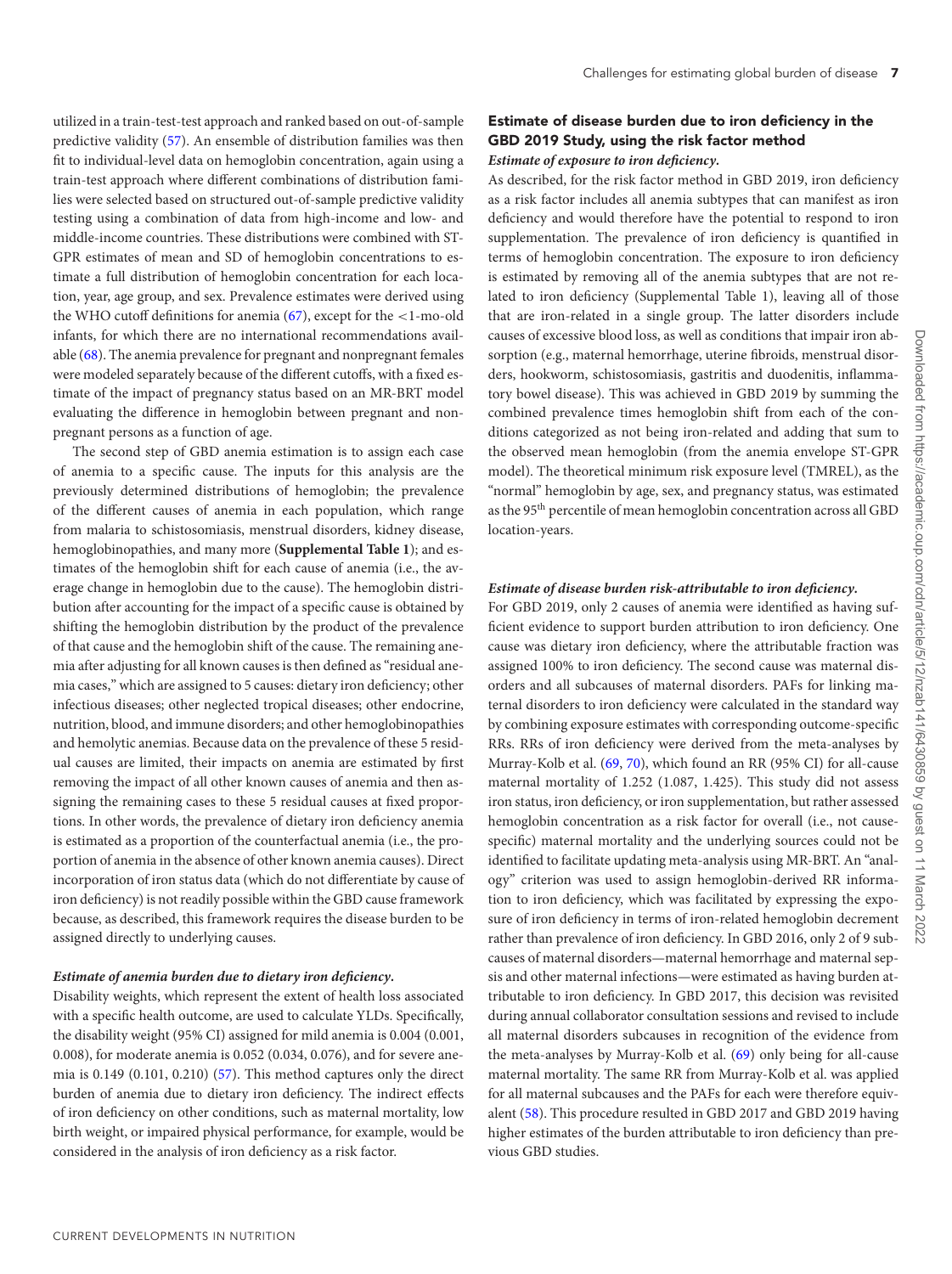#### **Critique of methods used for iron-related estimates**

The use of hemoglobin concentration as a proxy to estimate the prevalence of iron deficiency is discouraged because of concerns about the assumptions related to how much of the anemia is due to iron deficiency in different settings, as recently confirmed by the Biomarkers Reflecting Inflammation and Nutritional Determinants of Anemia (BRINDA) project using results from national surveys with iron biomarker data [\(71,](#page-14-20) [72\)](#page-14-21). Such variation in the iron-related proportion of anemia is reflected in the GBD 2019 estimates, but the concordance between GBD and BRINDA findings has yet to be evaluated quantitatively. An additional challenge that the GBD Collaboration faces is that many available hemoglobin results derive from surveys conducted in low- and middleincome countries [\(14\)](#page-13-2). Although the surveys conducted between 1990 and the present include assessments in most population groups, they focus primarily on the most vulnerable groups, such as preschool children ( $n = 400$  surveys), pregnant women ( $n = 290$  surveys), and women of reproductive age ( $n = 251$  surveys), with fewer surveys among other population groups such as adolescents (*n* = 152 surveys), men (*n* = 144 surveys), school-age children ( $n = 114$  surveys), and elders ( $n = 64$  surveys). Thus, the data used to create anemia prevalence estimates for all age groups by sex and by country and over time require statistical models to fill in data gaps. Then, in the second step of causal distribution, the GBD Collaboration estimates the proportion of anemia due to dietary iron deficiency, which relies on assigning all estimated cases of anemia to a single cause using the hemoglobin shift of every known cause of anemia, the proportion of residual cases attributed to each residual cause, and the full distribution of hemoglobin concentration. Much of this information is sparse, and conceptually the possibility that anemia causes often overlap is ignored. In other words, this method does not allow for anemia due to multiple causes, such as combined iron deficiency and chronic or recurrent infectious diseases. It also does not consider the health consequences of iron deficiency without anemia, leading to likely underestimation of the full disease burden of iron deficiency. The biggest limitation is the sparsity of reliable iron status data. Data collection on various age groups and in additional locations is urgently needed to fill gaps empirically and facilitate widespread validation and improvement of statistical models of hemoglobin, anemia, and iron deficiency.

# **Estimate of Disease Burden Due to Zinc Deficiency in the 2019 GBD Study, Using the Risk Factor Method**

#### **Estimate of prevalence of zinc deficiency**

The estimate of the disease burden due to zinc deficiency only uses the risk factor method, and is applied only to children 1–4 y of age. Because of the limited amount of representative information available on plasma zinc concentration from different populations, the prevalence of zinc deficiency is estimated based on dietary intake data from nationally and subnationally representative nutrition surveys and on food availability data obtained from FAO SUAs (after adjusting for food waste). This information is then used to predict the mean zinc intake at the population level, and to characterize the distribution of zinc intake, as a proxy for zinc status [\(58,](#page-14-7) [73\)](#page-14-22). Zinc deficiency was defined as consumption of <2.5 mg Zn/d, which is the estimated average requirement (EAR) for children 1–4 y of age based on the US Institute of Medicine [\(74\)](#page-14-23). The analyses do not account for phytase content in foods, because

a model based on isotopic tracers of zinc absorption among young children found no detectable effect of phytate [\(75\)](#page-14-24). When assessing zinc intake, the GBD Collaboration considered 24-h dietary recall surveys as the gold standard and FAO SUA data were corrected for bias using MR-BRT. This Bayesian meta-regression model uses covariate data to try to adjust for differences between studies (e.g., demographics of the study population) and prior distributions to aid the estimation of model pa-rameters [\(62\)](#page-14-11). MR-BRT is used for cross-walks (i.e., mappings between  $\geq$ 2 standards) and bias adjustments. That is, MR-BRT was used to estimate and correct for systematic differences in the FAO data sources compared with what would be expected from 24-h recall data [\(58\)](#page-14-7). The GBD Collaboration used their ST-GPR model followed by ensemble distribution fitting (a similar approach to that described already for anemia estimation) to estimate the mean intake of zinc by age, sex, country, and year. To assist with prediction for locations and years without data, the GBD Collaboration also used the lag-distributed income and energy availability (kcal) of that location-year as a covariate in GBD 2019 [\(58\)](#page-14-7).

#### **Estimate of disease burden due to zinc deficiency**

For the GBD 2019 Study, the GBD Collaboration performed their own meta-analyses of randomized controlled trials of zinc supplementation among young children using MR-BRT. This is a departure from the GBD 2017 Study, where the RRs of selected illnesses due to zinc deficiency were obtained by pooling the RRs from studies included in the most recently published meta-analyses by Mayo-Wilson et al. [\(4\)](#page-12-6). The meta-analyses performed for the GBD 2019 Study have not yet been published, thus details will be described here briefly. The use of MR-BRT resulted in the removal of lower respiratory tract infections, and the RR (95% CI) for diarrhea were updated to 0.88 (0.83, 0.93). These differences are due to the studies included in the meta-analyses and the methods used to determine the RRs. Briefly, the GBD 2019 included 5 additional trials not considered in the Mayo-Wilson meta-analyses (76– [80\). Further, Mayo-Wilson et al. \(4\) had calculated the RRs for each trial,](#page-14-25) whereas the GBD 2019 used the study-reported RRs when available and the Mayo-Wilson RRs otherwise. In the GBD 2019 Study, the RRs were not adjusted for the country-specific prevalence of zinc deficiency due to the lack of a significant relation between the background prevalence of deficiency (defined on the basis of the dietary and SUA data) and the magnitude of the RR.

#### **Critique of methods used for zinc-related estimates**

Estimating the prevalence of zinc deficiency based on dietary availability from the national food supply likely underestimates the true prevalence of zinc deficiency, as has been found in countries with nationally representative data on plasma zinc concentration [\(81\)](#page-14-26). An additional concern is that there are presently 2 global dietary databases available, and results from each lead to different conclusions regarding nutrient adequacy  $(82)$ . Moreover, serum or plasma zinc concentration is controlled by a homeostatic mechanism and responds only slightly to changes in dietary zinc intake [\(32,](#page-13-15) [83\)](#page-14-28). Thus, although zinc availability in the food supply may be useful to identify the potential risk of zinc deficiency for a specific country, it is not recommended as a proxy for the prevalence of zinc deficiency. Nevertheless, opinions differ on acceptable methods to estimate the prevalence of a micronutrient deficiency when data are scarce, as discussed during a technical consultation jointly organized by the WHO and the US CDC [\(84\)](#page-14-29). Participants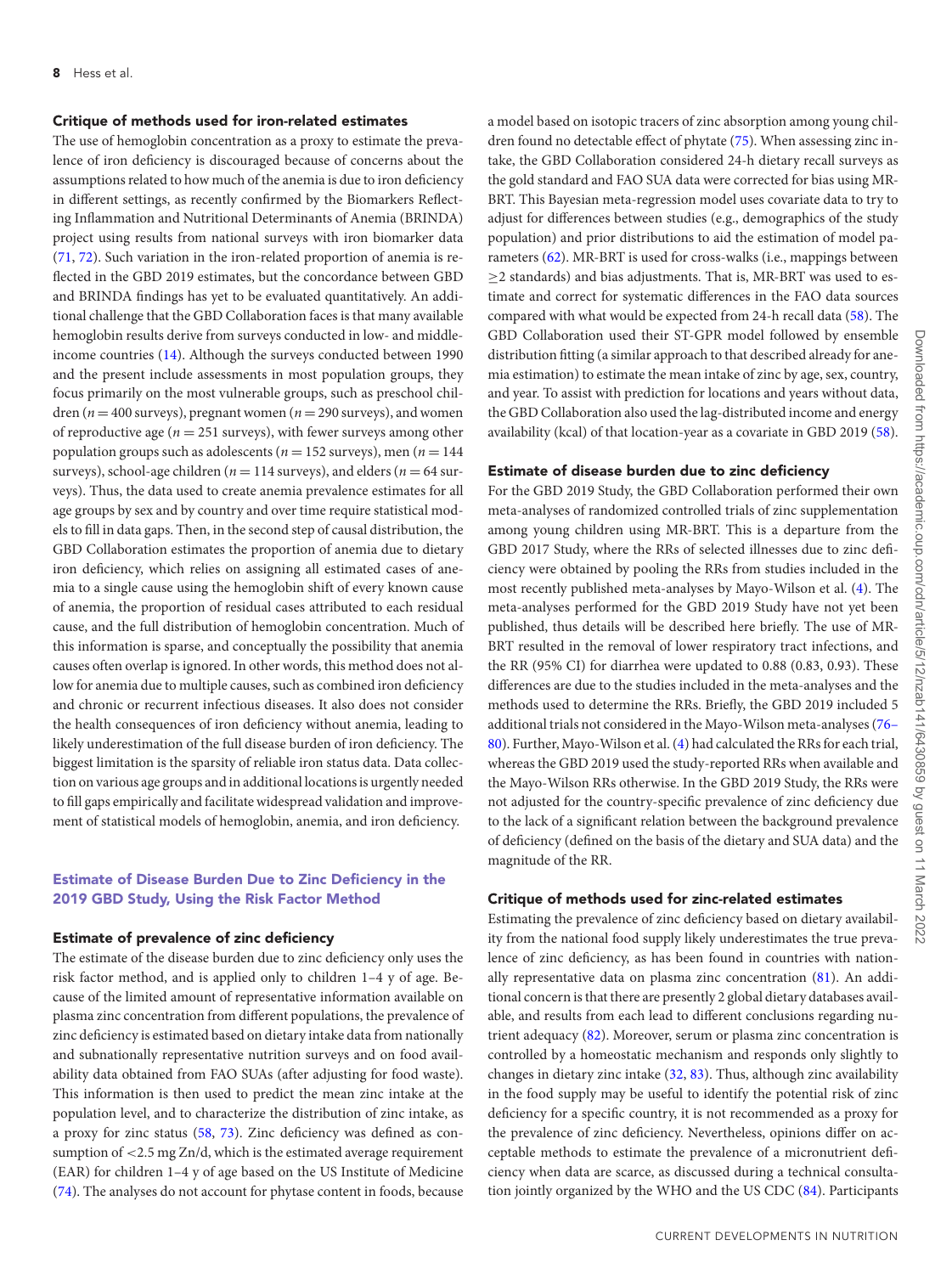at that consultation reportedly agreed that a conceptual framework may be useful to help understand underlying factors and processes that are expected to influence a prevalence estimate and that such a framework requires flexibility to allow for inclusion of biological, behavioral, or health care system covariates at the study and country levels. Concerns were raised that there is a risk of making an analytical model increasingly complex and that, even if covariates conceptually make sense, the quality of the data across countries and data availability may limit the usefulness of the covariates [\(84\)](#page-14-29).

# **Estimate of Disease Burden Due to Vitamin A Deficiency in the GBD 2019 Study**

The estimates of the disease burden due to vitamin A deficiency rely on both the causal attribution method and the risk factor method. The same approach to estimate the prevalence of vitamin A deficiency is used for both methods, as we will describe.

#### **Estimate of prevalence of vitamin A deficiency**

The GBD Collaboration estimated the prevalence of vitamin A deficiency using a 3-step process. In the first step, the prevalence of vitamin A supplementation coverage was estimated using an ST-GPR model (e.g., timing of the introduction of a supplementation program). In the second step, estimates of high-dose vitamin A supplementation were used as a covariate in the ST-GPR model for the prevalence of vitamin A deficiency. This model used serum retinol concentrations < 0.7 μmol/L for age- and sex-specific groups using WHO VMINIS [\(14\)](#page-13-2) as the primary data source to assign the prevalence of vitamin A deficiency, with some additional data from DHSs and other surveys. Before these data were analyzed, they were cross-walked to create sex-specific and agespecific estimates of deficiency prevalence from combined sex and age estimates using MR-BRT and DisMod-MR, respectively. The covariates used in the model were the estimated vitamin A supplementation coverage (as described), sociodemographic index, age-specific stunting SEV, the log of lag-distributed income per capita, and availability of retinol activity equivalent units in the national food supply. In the third step, the prevalence of vision loss due to vitamin A deficiency is estimated, as we will describe.

# **Estimate of disease burden due to vitamin A deficiency, using the causal attribution method**

The prevalence of vision loss due to vitamin A deficiency was estimated using DisMod-MR with the estimated vitamin A deficiency prevalence as the only covariate. The case of vision loss due to vitamin A deficiency is defined as the presence of a corneal scar, which is in line with the definition used in the WHO VIMNS database [\(14\)](#page-13-2). The input data for this model were split by sex using the sex ratio for vision loss due to vitamin A deficiency (estimated using a separate MR-BRT model) [\(57\)](#page-14-6). The following assumptions were made in the modeling procedure: no excess mortality, possibility of birth prevalence, and reduction in incidence and remission of vitamin A deficiency after 5 y of age. Consequently, the incidence estimates were driven by the age pattern of prevalence after allowing for remission. The total vision loss is then crosswalked into moderate vision loss, severe vision loss, and blindness using DisMod-MR using age, socio-demographic index, and an index of health care access and quality [\(57\)](#page-14-6). The disability weight (95% CI) assigned for moderate vision loss is 0.031 (0.019, 0.049), for severe vision loss is 0.184 (0.125, 0.258), and for blindness is 0.187 (0.124, 0.260)  $(57)$ .

# **Estimate of disease burden due to vitamin A deficiency, using the risk factor method**

For the GBD 2019 Study, the GBD Collaboration reanalyzed results from randomized controlled trials of vitamin A supplementation among young children using MR-BRT. Similarly to the methods used for zinc, the most recently published meta-analyses by Imdad et al. [\(3\)](#page-12-7) calculated the RRs for each trial, whereas GBD 2019 used the studyreported RRs when available and the Imdad et al. RRs otherwise. The result of this analysis was that lower respiratory tract infections were not statistically significant, and thus were removed as an outcome of vitamin A deficiency, and the RRs for diarrhea and measles were updated (decreased in both cases). In GBD 2019, the RRs were not adjusted for the country-specific prevalence of vitamin A deficiency due to lack of a significant relation between the magnitude of the RR and the background prevalence of deficiency.

#### **Critique of methods used for vitamin A-related estimates**

Vitamin A deficiency is the only micronutrient included in the GBD Study presently based on the recommended biomarker and deficiency cutoff. For the GBD 2019 Study, the GBD Collaboration ran their own meta-analyses using MR-BRT. The conclusion was that vitamin A supplementation is no longer significantly associated with lower respiratory tract infection, which is in line with conclusions of the most recently published meta-analyses by Imdad et al. [\(3\)](#page-12-7). In contrast, the RR (95% CI) derived for vitamin A supplementation on measles indicated a smaller benefit in the GBD meta-analysis (RR: 0.72; 0.53, 0.97) than in the findings by Imdad et al. (RR: 0.50; 0.37, 0.67). This is partly due to the exclusion of 3 studies which only had seroconversion as the primary outcome [\(85–87\)](#page-14-30). The rationale for excluding these studies was that they did not report on the RR for the incidence or mortality of measles and a health burden is the outcome of interest in the GBD Study. These metaanalyses have not yet been published independently by the GBD Collaboration, and such a publication will be important to understand what assumptions were made.

## **Discussion**

Direct assessment of the prevalence of micronutrient deficiencies and their related disease burdens requires measurement of known biomarkers of micronutrient status among representative samples of the population subgroups of interest. Because relevant information is inadequate for most micronutrients of likely public health concern, alternative methods have been applied to estimate the prevalence of these deficiencies. Among the 4 micronutrients included in the GBD 2019 Study, only vitamin A deficiency is presently based on the recommended biomarker and deficiency cutoff. For iodine, iron, and zinc deficiencies, proxy indicators are used, which leads to a discrepancy between the definitions generally used in the field of nutrition and those used in the GBD Study (**[Table 4](#page-11-0)**) and different, and possibly inaccurate, prevalence estimates being published by different groups. Moreover, the use of different data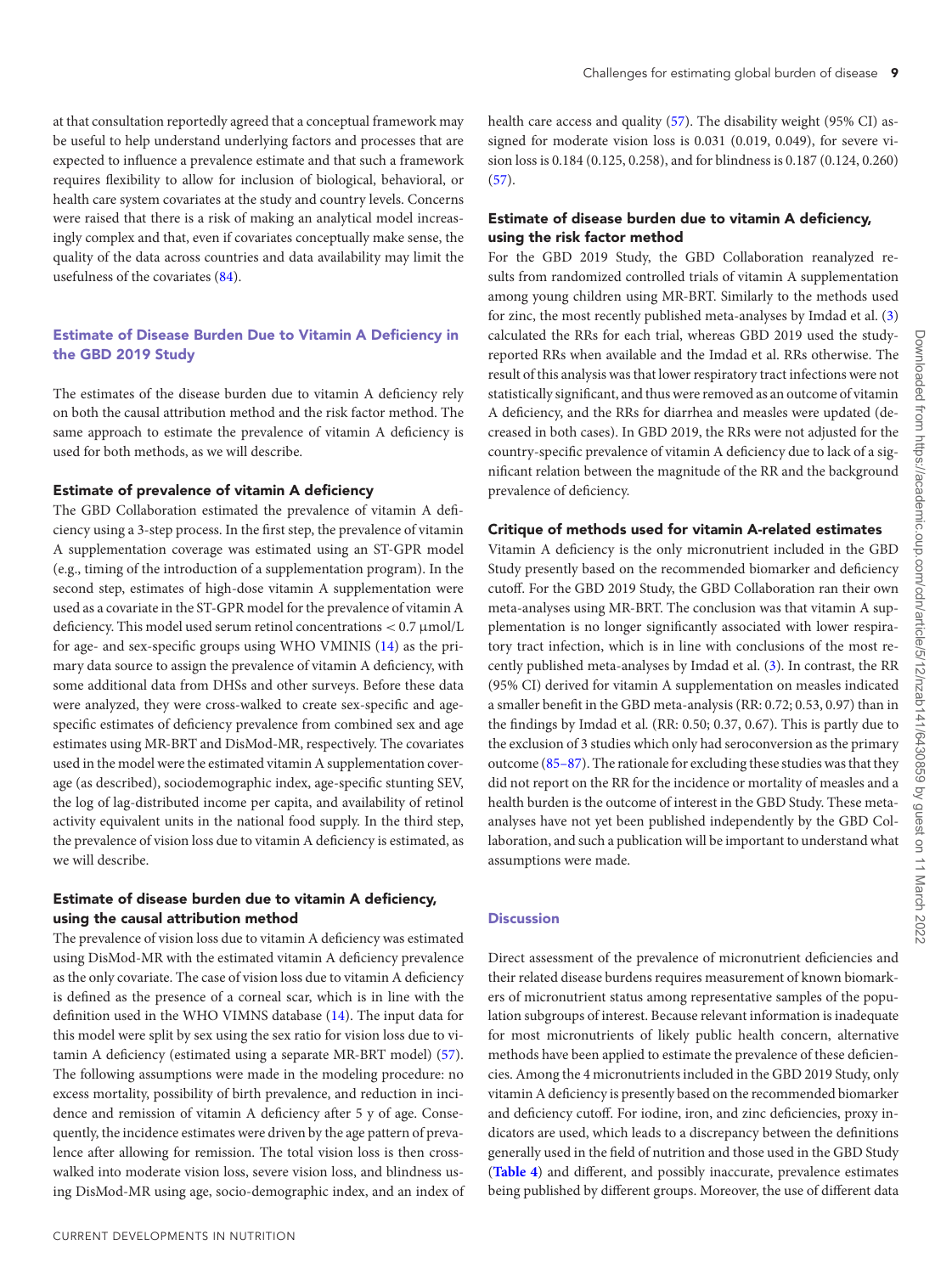| Terminology             | Nutritionists' definition                                                                                                                                                                                                                                                                    | Summary of indicators and modeling approach<br>used in the GBD Study                                                                                                                                                                                                                                                                    |
|-------------------------|----------------------------------------------------------------------------------------------------------------------------------------------------------------------------------------------------------------------------------------------------------------------------------------------|-----------------------------------------------------------------------------------------------------------------------------------------------------------------------------------------------------------------------------------------------------------------------------------------------------------------------------------------|
| lodine deficiency       | Concentrations of urinary iodine or thyroglobulin<br>below or above the cutoff, respectively;<br>prevalence of total goiter (palpable, but not<br>visible; and visible) (34-36)                                                                                                              | Visible goiter                                                                                                                                                                                                                                                                                                                          |
| Anemia                  | Hemoglobin concentration cutoff specific to each<br>population subgroup (as defined by age, sex,<br>and physiological status) (67)                                                                                                                                                           | Hemoglobin concentration below the<br>population-specific cutoff (67)                                                                                                                                                                                                                                                                   |
| Dietary iron deficiency | Usual intake of iron from diet less than the<br>population-specific EAR, as determined by<br>dietary assessments, such as 24-h recalls                                                                                                                                                       | Risk exposure for dietary iron deficiency modeled<br>based on hemoglobin concentration below the<br>anemia cutoff after accounting for other known<br>anemia causes, and after accounting for known<br>causes of iron deficiency (such as hookworm,<br>schistosomiasis, upper gastrointestinal<br>bleeding, and gynecologic conditions) |
| Iron deficiency         | Concentration of iron status biomarkers below<br>(i.e., ferritin) or above (i.e., transferrin receptor,<br>zinc protoporphyrin) the cutoff (38, 39);<br>indicators commonly adjusted for indicators of<br>inflammation (i.e., C-reactive protein, $\alpha$ -1-acid<br>glycoprotein) (47, 48) | Risk exposure for iron deficiency modeled based<br>on hemoglobin concentration below the anemia<br>cutoff after accounting for other known anemia<br>causes                                                                                                                                                                             |
| Zinc deficiency         | Concentration of plasma zinc below the<br>population-specific cutoff (41); plasma zinc<br>commonly adjusted for indicators of<br>inflammation (i.e., C-reactive protein, $\alpha$ -1-acid<br>glycoprotein), especially in young children (49)                                                | Dietary zinc inadequacy estimated from dietary<br>surveys and FAO SUAs, especially in young<br>children                                                                                                                                                                                                                                 |
| Vitamin A deficiency    | Concentration of retinol or retinol-binding protein<br>below the cutoff (45); concentrations often<br>adjusted for indicators of inflammation (i.e.,<br>C-reactive protein, $\alpha$ -1-acid glycoprotein) (50)                                                                              | Concentration of serum retinol below the cutoff                                                                                                                                                                                                                                                                                         |

<span id="page-11-0"></span>**TABLE 4** Terminology and definitions of population-level micronutrient deficiency status commonly used in the field of nutrition research compared with the GBD Study<sup>1</sup>

<sup>1</sup>EAR, estimated average requirement; GBD, Global Burden of Disease; SUA, Supply Utilization Account.

sources and analytical methods limits comparability across micronutrients and between micronutrients and other risk factors for disease outcomes.

The methods used to estimate the prevalence and disease burden differ for each of the 4 micronutrients in the GBD Study, and some of the methods have changed with new iterations of the GBD Study. The changes over time reflect the approach taken by the GBD Collaboration to continuously update the GBD Study and are the reason why each GBD Study supersedes the previously published version. In some cases, these changes may be due to newly available data or scientific evidence. In other instances, the changes may be due to newly available statistical models, such as MR-BRT, which was developed to deal with problematic assumptions inherent in other meta-regression methods [\(62\)](#page-14-11). For example, for the GBD 2017 Study [\(88\)](#page-15-0), the disease burdens due to vitamin A and zinc deficiency were estimated by pooling the RRs from studies included in published meta-analyses [\(3,](#page-12-7) [4\)](#page-12-6), and the GBD Collaboration performed the meta-analyses with the metafor package in R [\(89\)](#page-15-1). In contrast, the GBD 2019 Study used the reported RRs of the individual randomized controlled trials, if available, and the GBD Collaboration performed the meta-analyses using MR-BRT [\(58\)](#page-14-7). As a result of multiple methodological changes, the estimated disease burdens for these 2 micronutrients were substantially lower in the GBD 2019 Study than in previous GBD Studies [\(90\).](#page-15-2) These examples highlight that the GBD Study is undergoing continual development. Although

the inclusion of newly available data and scientific evidence and the development of new models are important for improving global health metrics, such as the GBD estimates, some of these changes may alter previous conclusions and trigger uncertainty about the accuracy of the estimates.

The present review focused on the assessment of iodine, iron, zinc, and vitamin A because these are included in the GBD Study, which served as the case study for this review. Several other micronutrients, however, have public health consequences. Specifically, a recent initiative to develop a strategic plan to increase the availability and utilization of reliable data on population micronutrient status globally also emphasized the need for more data on folate, vitamin B-12, vitamin D, and thiamin [\(6,](#page-12-2) [7\)](#page-12-3), whose deficiencies may result in physical disability, sensory impairments, restricted physical growth, impaired neurocognitive development, or death [\(21–23,](#page-13-6) [91–93\)](#page-15-3). Other micronutrients such as riboflavin, niacin, and pyridoxine and mineral elements such as calcium and selenium may be equally important for public health, but information about them is even more limited because of the scarcity of population status data [\(7\)](#page-12-3). Without population-level assessments of these micronutrient deficiencies, we will remain uncertain about their public health impact and thus fail to address and prevent potential deficiencies and associated health consequences. Thus, assessing biomarkers of more micronutrients in nationally or regionally representative surveys is urgently needed to shed light on the extent of the problem.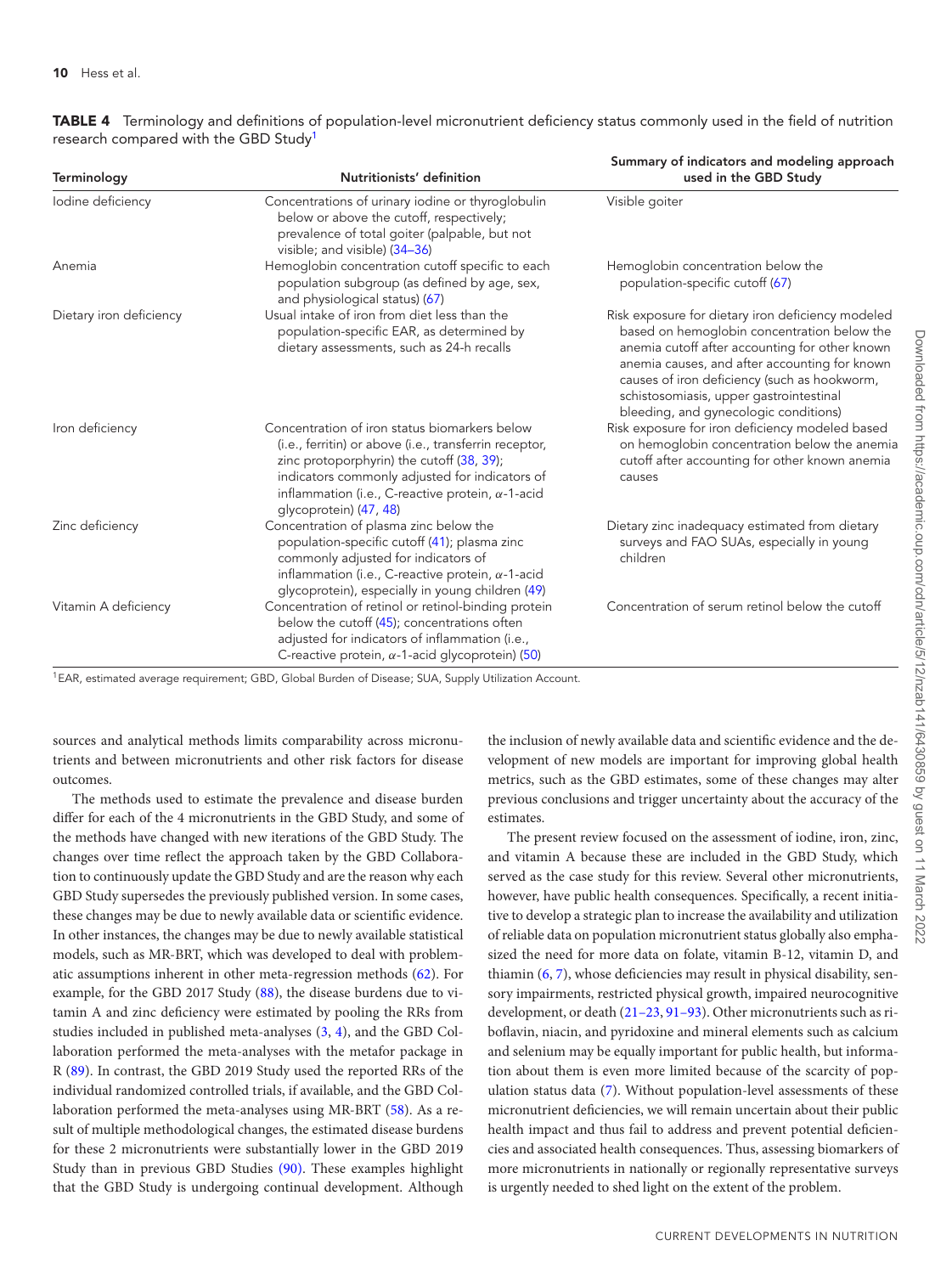Because the available data for micronutrient deficiency are sparse for many locations, statistical modeling is required in many facets of estimating the global burden of disease. For micronutrient deficiencies, many locations have sparse data and prevalence estimates above or below a certain threshold can have a major impact on the perceived need for, or success of, an intervention. Transparency and validation of the modeling assumptions and requirements are critical so that the limitations of the analyses can be assessed by experts in the field. The presentation of valid uncertainty intervals (i.e., intervals with an appropriate amount of uncertainty) is a critical aspect of reporting results. The uncertainty of GBD input data includes combined uncertainty from both sampling and nonsampling variance. The GBD Collaboration then applies Bayesian methods to model each quantity, routinely using out-ofsample predictive validity testing when feasible (i.e., when data sets are sufficiently large), and samples 1000 draws from the posterior distribution of each model. Uncertainty is propagated through subsequent calculations by randomly combining sets of 1000 draws so as to avoid any assumption about correlation (e.g., uncertainty in one country is independent of uncertainty in another). In theory this approach should produce valid uncertainty intervals, but complex multistep approaches have uncertainty estimates that can be sensitive to modeling assumptions and risk underestimating uncertainty [\(94\)](#page-15-4). Appropriate reporting of uncertainty can also point to major data gaps and can indicate where more resources should be allocated to data generation. The importance of transparency has been recognized by many [\(95\)](#page-15-5), and the GBD Study adheres to the Guidelines for Accurate and Transparent Health Estimates Reporting (GATHER) [\(96\)](#page-15-6). Transparency requires producers of global burden estimates to have clear documentation, testing, and validation of assumptions and valid reporting of uncertainty, which will help the consumers of global burden estimates understand the complexity of the process and the importance and value of the uncertainty reported with the results. In addition, Shiffman and Shawar [\(27\)](#page-13-10) suggested that organizations involved in global health metrics should design and disseminate their work cautiously and with potential adverse effects in mind.

Because of the present scarcity of information, micronutrient deficiencies remain largely hidden and overlooked, resulting in insufficient progress toward achieving the 2030 SDG agenda [\(97,](#page-15-7) [98\)](#page-15-8). This is particularly relevant because addressing micronutrient deficiencies is among the most cost-efficient intervention strategies to improve health [\(99,](#page-15-9) [100\)](#page-15-10). Moreover, relying on proxy indicators to predict the health burden of risk factors such as micronutrient deficiencies, even with quantification of valid uncertainty intervals, may obscure the data sparseness and leave the impression that we know more than we do, which can lead to a lack of investments in relevant data collection.

#### **Conclusions**

Estimating the disease burden due to micronutrient deficiencies is a continuous and iterative process and requires harnessing new data sources and new data processing methods as they become available. At present, the lack of micronutrient status data from representative surveys is a major limitation in the attempt to estimate the global prevalence of micronutrient deficiencies and related disease burden, highlighting the need to collect more micronutrient status data from

nationally representative surveys. Because of these limitations in data availability, complex statistical modeling is required to produce current estimates using assumptions and proxies that likely understate the true extent of deficiencies and the consequent global health burden.

## **Acknowledgments**

We thank Monica Flores Urrutia (WHO, Geneva, Switzerland) for providing the updated status on surveys included in the VMNIS, Brianna Tennie (University of South Carolina) for summarizing the surveys, and Haley Lescinsky (University of Washington) for valuable input. The authors' responsibilities were as follows—SYH and ACM: wrote the paper and had primary responsibility for the final content; EAF, AA, NJK, RA, SJMO, RR, and KHB: edited the manuscript; and all authors: read and approved the final manuscript.

#### **References**

- <span id="page-12-0"></span>1. Gernand AD, Schulze KJ, Stewart CP, West KP, Christian P. Micronutrient deficiencies in pregnancy worldwide: health effects and prevention. Nat Rev Endocrinol 2016;12(5):274–89.
- 2. Prado EL, Dewey KG. Nutrition and brain development in early life. Nutr Rev 2014;72(4):267–84.
- <span id="page-12-7"></span>3. Imdad A, Mayo-Wilson E, Herzer K, Bhutta ZA. Vitamin A supplementation for preventing morbidity and mortality in children from six months to five years of age. Cochrane Database Syst Rev 2017;3(3): CD008524.
- <span id="page-12-6"></span>4. Mayo-Wilson E, Junior JA, Imdad A, Dean S, Chan XHS, Chan ES, Jaswal A, Bhutta ZA. Zinc supplementation for preventing mortality, morbidity, and growth failure in children aged 6 months to 12 years of age. Cochrane Database Syst Rev 2014;(5):CD009384.
- <span id="page-12-1"></span>5. Victora CG, Christian P, Vidaletti LP, Gatica-Dominguez G, Menon P, Black RE. Revisiting maternal and child undernutrition in low-income and middle-income countries: variable progress towards an unfinished agenda. Lancet 2021;397(10282):1388–99.
- <span id="page-12-2"></span>6. Brown KH, Moore SE, Hess SY, McDonald CM, Jones K, Meadows S, Manger M, Coates J, Alayon S, Osendarp S. Strategic plan for increasing the availability and utilization of reliable data on population micronutrient (MN) status globally [Internet]. Washington (DC): Micronutrient Forum; [2020. \[cited 13 December, 2021\]. Available from:](https://rebrand.ly/MNF-data-gap-strategy) https://rebrand.ly/MNF -data-gap-strategy.
- <span id="page-12-3"></span>7. Brown KH, Moore SE, Hess SY, McDonald CM, Jones KS, Meadows SR, Manger MS, Coates J, Alayon S, Osendarp SJM. Increasing the availability and utilization of reliable data on population micronutrient (MN) status globally: the MN Data Generation Initiative. Am J Clin Nutr 2021;114(3):862–70.
- <span id="page-12-4"></span>8. World Health Organization, UNICEF. Global Nutrition Monitoring Framework: operational guidance for tracking progress in meeting targets for 2025. Geneva, Switzerland: WHO; 2017.
- 9. Bhutta ZA, Das JK, Rizvi A, Gaffey MF, Walker N, Horton S, Webb P, Lartey A, Black RE, Lancet Nutrition Interventions Review Group, et al. Evidencebased interventions for improvement of maternal and child nutrition: what can be done and at what cost? Lancet 2013;382(9890):452–77.
- 10. Black RE, Victora CG, Walker SP, Bhutta ZA, Christian P, de Onis M, Ezzati M, Grantham-McGregor S, Katz J, Martorell R, et al. Maternal and child undernutrition and overweight in low-income and middle-income countries. Lancet 2013;382(9890):427–51.
- <span id="page-12-5"></span>11. World Health Organization. Global Targets 2025 to improve maternal, infant and young child nutrition [Internet]. Geneva, Switzerland: WHO; 2014. [cited 15 November, 2020]. Available from: https://www.who.int/te [ams/nutrition-and-food-safety/global-targets-2025.](https://www.who.int/teams/nutrition-and-food-safety/global-targets-2025)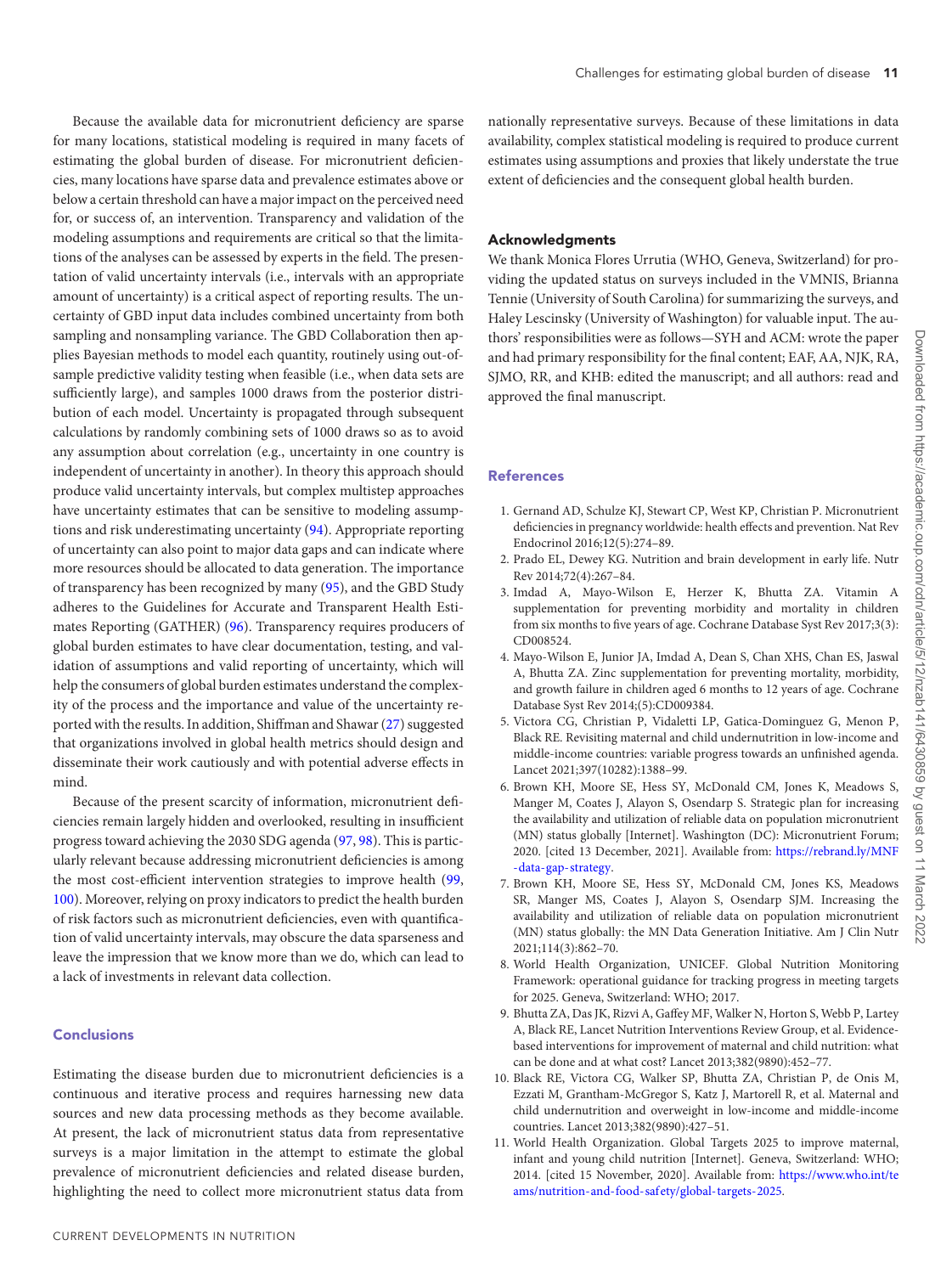- <span id="page-13-0"></span>12. United Nations. Sustainable Development Goals [Internet]. New York: UN; [2015. \[cited 22 July, 2021\]. Available from:](https://www.un.org/sustainabledevelopment/) https://www.un.org/sustainable development/.
- <span id="page-13-1"></span>13. US Agency for International Development. STATcompiler. The DHS Program [Internet]. Rockville, MD: DHS Program Office; 2021. [cited 29 January, 2021]. Available from: [http://www.measuredhs.com.](http://www.measuredhs.com)
- <span id="page-13-2"></span>14. World Health Organization. WHO micronutrient database. Vitamin and Mineral Nutrition Information System [Internet]. Geneva, Switzerland: WHO; 2021. [cited 4 May, 2021]. Available from: [https://www.who.int/teams/nutrition-food-safety/databases/vitamin](https://www.who.int/teams/nutrition-food-safety/databases/vitamin-and-mineral-nutrition-information-system/)and-mineral-nutrition-information-system/.
- <span id="page-13-3"></span>15. Stevens GA, Bennett JE, Hennocq Q, Lu Y, De-Regil LM, Rogers L, Danaei G, Li G,White RA, Flaxman SR, et al. Trends and mortality effects of vitamin A deficiency in children in 138 low-income and middle-income countries between 1991 and 2013: a pooled analysis of population-based surveys. Lancet Glob Health 2015;3(9):e528–36.
- 16. Stevens GA, Finucane MM, De-Regil LM, Paciorek CJ, Flaxman SR, Branca F, Peña-Rosas JP, Bhutta ZA, Ezzati M, Nutrition Impact Model Study Group (Anaemia). Global, regional, and national trends in haemoglobin concentration and prevalence of total and severe anaemia in children and pregnant and non-pregnant women for 1995–2011: a systematic analysis of population-representative data. Lancet Glob Health 2013;1(1):e16–25.
- 17. World Health Organization. Anaemia in children <5 years. Estimates by WHO region[ Internet]. Geneva, Switzerland: WHO; 2021. [ cited 1 April, 2021]. Available from: [https://apps.who.int/gho/data/view.main.ANEMIA](https://apps.who.int/gho/data/view.main.ANEMIACHILDRENREGv) CHILDRENREGv.
- 18. World Health Organization. Prevalence of anaemia in women [Internet]. [Geneva, Switzerland: WHO; 2021. \[cited 1 April, 2021\]. Available from:](https://apps.who.int/gho/data/node.main.ANAEMIAWOMEN?lang=en) ht tps://apps.who.int/gho/data/node.main.ANAEMIAWOMEN?lang=en.
- <span id="page-13-4"></span>19. Iodine Global Network (IGN). Global iodine nutrition scorecard and map [Internet]. Ottawa, Canada: IGN; 2021. [cited 13 December, 2021]. Available from: [https://www.ign.org/scorecard.htm.](https://www.ign.org/scorecard.htm)
- <span id="page-13-5"></span>20. Wessells KR, Brown KH. Estimating the global prevalence of zinc deficiency: results based on zinc availability in national food supplies and the prevalence of stunting. PLoS One 2012;7(11):e50568.
- <span id="page-13-6"></span>21. Whitfield KC, Bourassa MW, Adamolekun B, Bergeron G, Bettendorff L, Brown KH, Cox L, Fattal-Valevski A, Fischer PR, Frank EL, et al. Thiamine deficiency disorders: diagnosis, prevalence, and a roadmap for global control programs. Ann N Y Acad Sci 2018;1430(1):3–43.
- 22. Roth DE, Abrams SA, Aloia J, Bergeron G, Bourassa MW, Brown KH, Calvo MS, Cashman KD, Combs G, De-Regil LM, et al. Global prevalence and disease burden of vitamin D deficiency: a roadmap for action in low- and middle-income countries. Ann N Y Acad Sci 2018;1430(1):44–79.
- 23. Micronutrient Forum. Advancing neural tube defect prevention in lowand middle-income countries through improved folate status in women of reproductive age—Proceedings from the technical consultation: folate status in women and neural tube defect prevention. Ottawa, Canada: Nutrition International; 2017.
- <span id="page-13-7"></span>24. The Lancet. Global Burden of Disease [Internet]. London, United Kingdom: [Elsevier; 2020. \[cited 3 June, 2021\]. Available from:](https://www.thelancet.com/gbd) https://www.thelancet. com/gbd.
- <span id="page-13-8"></span>25. Institute for Health Metrics and Evaluation (IHME). The Global Burden of Disease [Internet]. Seattle, WA: IHME; 2020. [cited 25 March, 2021]. Available from: [http://www.healthdata.org/gbd.](http://www.healthdata.org/gbd)
- <span id="page-13-9"></span>26. Mathers CD. History of global burden of disease assessment at the World Health Organization. Arch Public Health 2020;78(1):77.
- <span id="page-13-10"></span>27. Shiffman J, Shawar YR. Strengthening accountability of the global health metrics enterprise. Lancet 2020;395(10234):1452–6.
- <span id="page-13-11"></span>28. Raiten DJ, Namaste S, Brabin B, Combs G, Jr, L'Abbe MR, Wasantwisut E, Darnton-Hill I. Executive summary—Biomarkers of Nutrition for Development: building a consensus. Am J Clin Nutr 2011;94(2):633S–50S.
- <span id="page-13-12"></span>29. Gibson RS, Charrondiere UR, Bell W. Measurement errors in dietary assessment using self-reported 24-hour recalls in low-income countries and strategies for their prevention. Adv Nutr 2017;8(6):980–91.
- <span id="page-13-13"></span>30. French CD, Arsenault JE, Arnold CD, Haile D, Luo H, Dodd KW, Vosti SA, Slupsky CM, Engle-Stone R, Variance Components of Nutrient Intakes Data Working Group. Within-person variation in nutrient intakes across

populations and settings: implications for the use of external estimates in modeling usual nutrient intake distributions. Adv Nutr 2021;12(2): 429–51.

- <span id="page-13-14"></span>31. Del Gobbo LC, Khatibzadeh S, Imamura F, Micha R, Shi P, Smith M, Myers SS, Mozaffarian D. Assessing global dietary habits: a comparison of national estimates from the FAO and the Global Dietary Database. Am J Clin Nutr 2015;101(5):1038–46.
- <span id="page-13-15"></span>32. King JC. Yet again, serum zinc concentrations are unrelated to zinc intakes. J Nutr 2018;148(9):1399–401.
- <span id="page-13-16"></span>33. Zimmermann MB, Andersson M. Assessment of iodine nutrition in populations: past, present, and future. Nutr Rev 2012;70(10):553–70.
- <span id="page-13-23"></span>34. World Health Organization. Urinary iodine concentrations for determining iodine status in populations. Vitamin and Mineral Nutrition Information System, WHO/NMH/NHD/EPG/13.1. Geneva, Switzerland: WHO; 2013.
- <span id="page-13-17"></span>35. Rohner F, Zimmermann M, Jooste P, Pandav C, Caldwell K, Raghavan R, Raiten DJ. Biomarkers of Nutrition for Development—iodine review. J Nutr 2014;144(8):1322S–42S.
- <span id="page-13-18"></span>36. World Health Organization. Goitre as determinant of the prevalence and severity of iodine deficiency disorders in populations. Vitamin and Mineral Nutrition Information System, WHO/NMH/NHD/EPG/14.5. Geneva, Switzerland: WHO; 2014.
- <span id="page-13-19"></span>37. World Health Organization. Serum ferritin concentrations for the assessment of iron status and iron deficiency in populations. Vitamin and Mineral Nutrition Information System, WHO/NMH/NHD/MNM/11.2. Geneva, Switzerland: WHO; 2011.
- <span id="page-13-24"></span>38. World Health Organization. WHO guideline on use of ferritin concentrations to assess iron status in individuals and populations. Geneva, Switzerland: WHO; 2020.
- <span id="page-13-25"></span>39. World Health Organization. Serum transferrin receptor levels for the assessment of iron status and iron deficiency in populations. Vitamin and Mineral Nutrition Information System, WHO/NMH/NHD/EPG/14.6. Geneva, Switzerland: WHO; 2014.
- <span id="page-13-28"></span>40. Lynch S, Pfeiffer CM, Georgieff MK, Brittenham G, Fairweather-Tait S, Hurrell RF, McArdle HJ, Raiten DJ. Biomarkers of Nutrition for Development (BOND)—iron review. J Nutr 2018;148(suppl\_1):1001S–67S.
- <span id="page-13-20"></span>41. King JC, Brown KH, Gibson RS, Krebs NF, Lowe NM, Siekmann JH, Raiten DJ. Biomarkers of Nutrition for Development (BOND)—zinc review. J Nutr 2016;146(4):858S–85S.
- 42. International Zinc Nutrition Consultative Group (IZiNCG); Brown KH, Rivera JA, Bhutta Z, Gibson RS, King JC, Lönnerdal B, Ruel MT, Sandström B, Wasantwisut E, et al. International Zinc Nutrition Consultative Group (IZiNCG) technical document #1. Assessment of the risk of zinc deficiency in populations and options for its control. Food Nutr Bull 2004;25(1 Suppl 2): S99–203.
- 43. de Benoist B, Darnton-Hill I, Davidsson L, Fontaine O, Hotz C. Conclusions of the joint WHO/UNICEF/IAEA/IZiNCG interagency meeting on zinc status indicators. Food Nutr Bull 2007;28(3\_suppl3):S480–4.
- <span id="page-13-21"></span>44. Tanumihardjo SA, Russell RM, Stephensen CB, Gannon BM, Craft NE, Haskell MJ, Lietz G, Schulze K, Raiten DJ. Biomarkers of Nutrition for Development (BOND)—vitamin A review. J Nutr 2016;146(9):1816S–48S.
- <span id="page-13-22"></span>45. World Health Organization. Serum retinol concentrations for determining the prevalence of vitamin A deficiency in populations. Vitamin and Mineral Nutrition Information System, WHO/NMH/NHD/MNM/11.3. Geneva, Switzerland: WHO; 2011.
- <span id="page-13-26"></span>46. Hotz C, Peerson JM, Brown KH. Suggested lower cutoffs of serum zinc concentrations for assessing zinc status: reanalysis of the second National Health and Nutrition Examination Survey data (1976–1980). Am J Clin Nutr 2003;78(4):756–64.
- <span id="page-13-27"></span>47. Namaste SML, Rohner F, Huang J, Bhushan NL, Flores-Ayala R, Kupka R, Mei Z, Rawat R, Williams AM, Raiten DJ, et al. Adjusting ferritin concentrations for inflammation: Biomarkers Reflecting Inflammation and Nutritional Determinants of Anemia (BRINDA) project. Am J Clin Nutr 2017;106(Suppl 1):359S–71S.
- <span id="page-13-29"></span>48. Rohner F, Namaste SML, Larson LM, Addo OY, Mei Z, Suchdev PS, Williams AM, Sakr Ashour FA, Rawat R, Raiten DJ, et al. Adjusting soluble transferrin receptor concentrations for inflammation: Biomarkers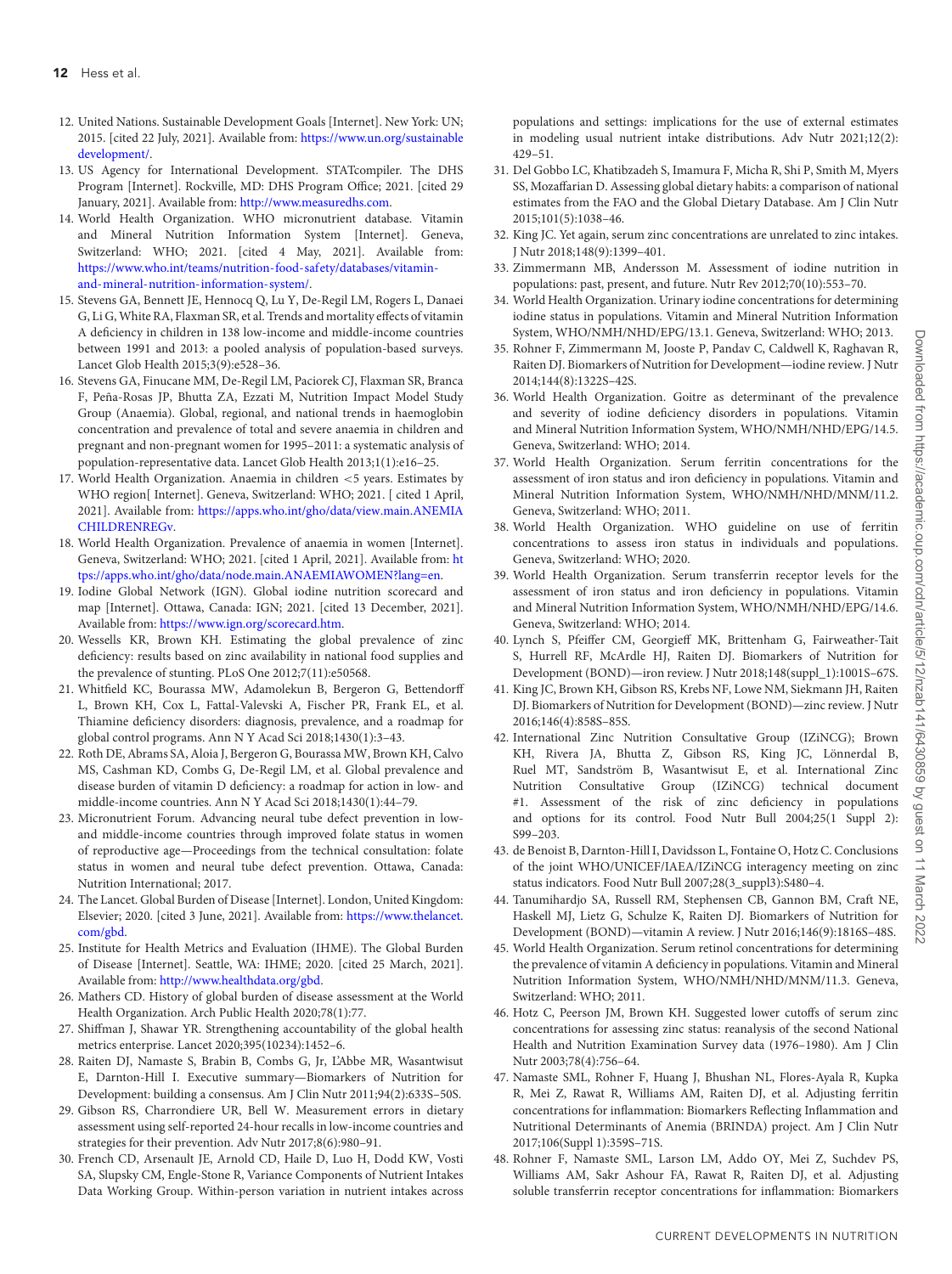Reflecting Inflammation and Nutritional Determinants of Anemia (BRINDA) project. Am J Clin Nutr 2017;106(Suppl 1):372S–82S.

- <span id="page-14-31"></span>49. McDonald CM, Suchdev PS, Krebs NF, Hess SY, Wessells KR, Ismaily S, Rahman S, Wieringa FT, Williams AM, Brown KH, et al. Adjusting plasma or serum zinc concentrations for inflammation: Biomarkers Reflecting Inflammation and Nutritional Determinants of Anemia (BRINDA) project. Am J Clin Nutr 2020;111(4):927–37.
- <span id="page-14-32"></span>50. Larson LM, Namaste SML, Williams AM, Engle-Stone R, Addo OY, Suchdev PS, Wirth JP, Temple V, Serdula M, Northrop-Clewes CA. Adjusting retinol-binding protein concentrations for inflammation: Biomarkers Reflecting Inflammation and Nutritional Determinants of Anemia (BRINDA) project. Am J Clin Nutr 2017;106(Suppl 1):390S–401S.
- <span id="page-14-0"></span>51. Miller V, Singh GM, Onopa J, Reedy J, Shi P, Zhang J, Tahira A, Shulkin Morris ML, Marsden DP, Kranz S, et al. Global Dietary Database 2017: data availability and gaps on 54 major foods, beverages and nutrients among 5.6 million children and adults from 1220 surveys worldwide. BMJ Glob Health 2021;6(2):e003585.
- <span id="page-14-1"></span>52. Sak J, Suchodolska M. Artificial intelligence in nutrients science research: a review. Nutrients 2021;13(2):322.
- <span id="page-14-2"></span>53. Rudin C. Stop explaining black box machine learning models for high stakes decisions and use interpretable models instead. Nat Mach Intell 2019;1(5):206–15.
- <span id="page-14-3"></span>54. Murad MH, Asi N, Alsawas M, Alahdab F. New evidence pyramid. Evid Based Med 2016;21(4):125–7.
- <span id="page-14-4"></span>55. Efron B, Tibshirani RJ. An introduction to the bootstrap. Boca Raton, FL: CRC Press LLC; 1994.
- <span id="page-14-5"></span>56. Brand CO, Ounsley JP, van der Post DJ, Morgan TJH. Cumulative science via Bayesian posterior passing: an introduction. Meta-Psychology 2019;3:MP.2017.840.
- <span id="page-14-6"></span>57. GBD 2019 Diseases and Injuries Collaborators. Global burden of 369 diseases and injuries in 204 countries and territories, 1990–2019: a systematic analysis for the Global Burden of Disease Study 2019. Lancet 2020;396(10258):1204–22.
- <span id="page-14-7"></span>58. GBD 2019 Risk Factors Collaborators. Global burden of 87 risk factors in 204 countries and territories, 1990–2019: a systematic analysis for the Global Burden of Disease Study 2019. Lancet 2020;396(10258):1223–49.
- <span id="page-14-8"></span>59. Foreman KJ, Lozano R, Lopez AD, Murray CJ. Modeling causes of death: an integrated approach using CODEm. Popul Health Metr 2012;10(1):1.
- <span id="page-14-9"></span>60. Salomon JA, Vos T, Hogan DR, Gagnon M, Naghavi M, Mokdad A, Begum N, Shah R, Karyana M, Kosen S, et al. Common values in assessing health outcomes from disease and injury: disability weights measurement study for the Global Burden of Disease Study 2010. Lancet 2012;380(9859): 2129–43.
- <span id="page-14-10"></span>61. Haagsma JA, Maertens de Noordhout C, Polinder S, Vos T, Havelaar AH, Cassini A, Devleesschauwer B, Kretzschmar ME, Speybroeck N, Salomon JA. Assessing disability weights based on the responses of 30,660 people from four European countries. Popul Health Metr 2015;13(1):10.
- <span id="page-14-11"></span>62. Zheng P, Barber R, Sorensen RJD, Murray CJL, Aravkin AY. Trimmed constrained mixed effects models: formulations and algorithms. J Comput Graph Statist 2021;30(3):544–56.
- <span id="page-14-12"></span>63. Bittles AH, Petterson BA, Sullivan SG, Hussain R, Glasson EJ, Montgomery PD. The influence of intellectual disability on life expectancy. J Gerontol A Biol Sci Med Sci 2002;57(7):M470–2.
- <span id="page-14-13"></span>64. Zimmerman M. Flawed approach in the GBD 2010 for iodine deficiency compromises its findings. IDD Newsletter 2013(February):12–13.
- <span id="page-14-14"></span>65. Bath SC. The effect of iodine deficiency during pregnancy on child development. Proc Nutr Soc 2019;78(2):150–60.
- <span id="page-14-15"></span>66. Dineva M, Fishpool H, Rayman MP, Mendis J, Bath SC. Systematic review and meta-analysis of the effects of iodine supplementation on thyroid function and child neurodevelopment in mildly-to-moderately iodinedeficient pregnant women. Am J Clin Nutr 2020;112(2):389–412.
- <span id="page-14-16"></span>67. World Health Organization. Haemoglobin concentrations for the diagnosis of anaemia and assessment of severity. Vitamin and Mineral Nutrition Information System, WHO/NMH/NHD/MNM/11.1 Geneva, Switzerland: WHO; 2011.
- <span id="page-14-17"></span>68. Kassebaum NJ, GBD 2013 Anemia Collaborators. The global burden of anemia. Hematol Oncol Clin North Am 2016;30(2):247–308.
- <span id="page-14-18"></span>69. Murray-Kolb LE, Chen L, Chen P, Shapiro M, Caulfield L. CHERG iron report: maternal mortality, child mortality, perinatal mortality, child cognition, and estimates of prevalence of anemia due to iron deficiency. Baltimore, MD: CHERG; 2012.
- <span id="page-14-19"></span>70. The Lives Saved Tool. Relationship between anemia and maternal mortality in LiST [Internet]. Lives Saved Tool Technical Note. Baltimore, MD: Institute for International Programs at Johns Hopkins Bloomberg School [of Public Health; 2017. \[cited 2 November, 2021\]. Available from:](https://www.livessavedtool.org/technical-notes) https: //www.livessavedtool.org/technical-notes.
- <span id="page-14-20"></span>71. Engle-Stone R, Aaron GJ, Huang J, Wirth JP, Namaste SML, Williams AM, Peerson JM, Rohner F, Varadhan R, Addo OY, et al. Predictors of anemia in preschool children: Biomarkers Reflecting Inflammation and Nutritional Determinants of Anemia (BRINDA) project. Am J Clin Nutr 2017;106(Suppl 1):402S–15S.
- <span id="page-14-21"></span>72. Wirth JP, Woodruff BA, Engle-Stone R, Namaste SML, Temple VJ, Petry N, Macdonald B, Suchdev PS, Rohner F, Aaron GJ. Predictors of anemia in women of reproductive age: Biomarkers Reflecting Inflammation and Nutritional Determinants of Anemia (BRINDA) project. Am J Clin Nutr 2017;106(Suppl 1):416S–27S.
- <span id="page-14-22"></span>73. Schmidhuber J, Sur P, Fay K, Huntley B, Salama J, Lee A, Cornaby L, Horino M, Murray C, Afshin A. The Global Nutrient Database: availability of macronutrients and micronutrients in 195 countries from 1980 to 2013. Lancet Planet Health 2018;2(8):e353–68.
- <span id="page-14-23"></span>74. Institute of Medicine. Zinc. In: Dietary Reference Intakes for vitamin A, vitamin K, arsenic, boron, chromium, copper, iodine, iron, manganese, molybdenum, nickel, silicon, vanadium, and zinc. Washington (DC): National Academy Press; 2000. p. 442–501.
- <span id="page-14-24"></span>75. Miller LV, Hambidge KM, Krebs NF. Zinc absorption is not related to dietary phytate intake in infants and young children based on modeling combined data from multiple studies. J Nutr 2015;145(8): 1763–9.
- <span id="page-14-25"></span>76. Sazawal S, Black RE, Bhan MK, Jalla S, Sinha A, Bhandari N. Efficacy of zinc supplementation in reducing the incidence and prevalence of acute diarrhea–a community-based, double-blind, controlled trial. Am J Clin Nutr 1997;66(2):413–18.
- 77. Sazawal S, Black RE, Ramsan M, Chwaya HM, Dutta A, Dhingra U, Stoltzfus RJ, Othman MK, Kabole FM. Effect of zinc supplementation on mortality in children aged 1–48 months: a community-based randomised placebocontrolled trial. Lancet 2007;369(9565):927–34.
- 78. Tielsch JM, Khatry SK, Stoltzfus RJ, Katz J, LeClerq SC, Adhikari R, Mullany LC, Black R, Shresta S. Effect of daily zinc supplementation on child mortality in southern Nepal: a community-based, cluster randomised, placebo-controlled trial. Lancet 2007;370(9594):1230–9.
- 79. Bhandari N, Taneja S, Mazumder S, Bahl R, Fontaine O, Bhan MK, Zinc Study Group. Adding zinc to supplemental iron and folic acid does not affect mortality and severe morbidity in young children. J Nutr 2007;137(1):112– 17.
- 80. Osendarp SJ, Santosham M, Black RE, Wahed MA, van Raaij JM, Fuchs GJ. Effect of zinc supplementation between 1 and 6 mo of life on growth and morbidity of Bangladeshi infants in urban slums. Am J Clin Nutr 2002;76(6):1401–8.
- <span id="page-14-26"></span>81. Hess SY. National risk of zinc deficiency as estimated by national surveys. Food Nutr Bull 2017;38(1):3–17.
- <span id="page-14-27"></span>82. Beal T, Herforth A, Sundberg S, Hess SY, Neufeld LM. Differences in modelled estimates of global dietary intake. Lancet 2021;397(10286):1708– 9.
- <span id="page-14-28"></span>83. Lowe NM, Fekete K, Decsi T. Methods of assessment of zinc status in humans: a systematic review. Am J Clin Nutr 2009;89(6):2040S–51S.
- <span id="page-14-29"></span>84. World Health Organization, Centers for Disease Control and Prevention. Methodological approaches to estimating global and regional prevalences of vitamin and mineral deficiencies. Report on the joint World Health Organization US Centers for Disease Control and Prevention Technical Consultation: Atlanta, USA, 7–9 December 2010. Geneva, Switzerland: WHO; 2014.
- <span id="page-14-30"></span>85. Bahl R, Kumar R, Bhandari N, Kant S, Srivastava R, Bhan MK. Vitamin A administered with measles vaccine to nine-month-old infants does not reduce vaccine immunogenicity. J Nutr 1999;129(8):1569–73.